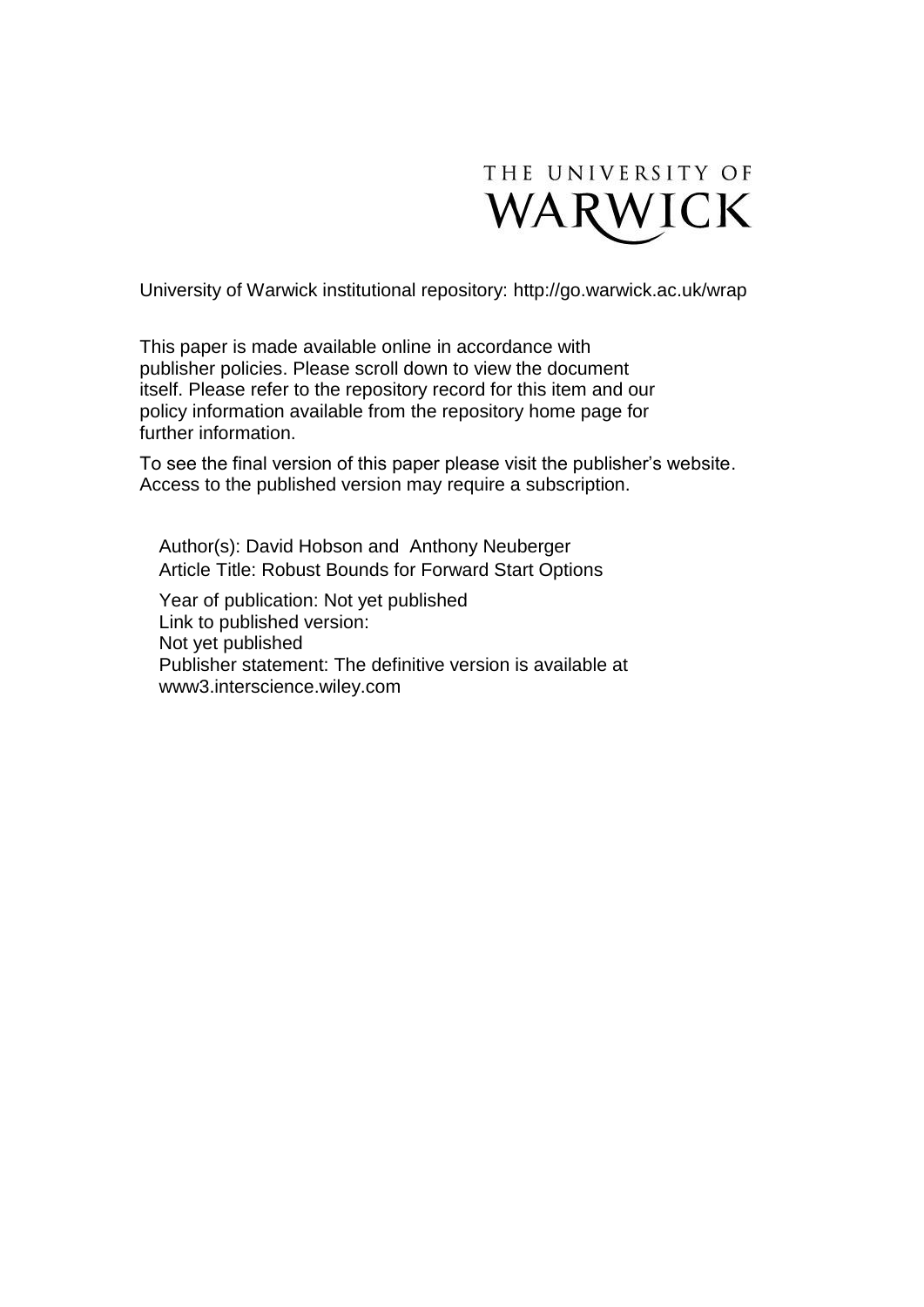# Robust Bounds for Forward Start Options

David Hobson<sup>†</sup> Anthony Neuberger<sup>‡</sup>

First version: October 9, 2008, This version: December 16, 2009

#### Abstract

We consider the problem of finding a model-free upper bound on the price of a forward-start straddle with payoff  $|F_{T_2} - F_{T_1}|$ . The bound depends on the prices of vanilla call and put options with maturities  $T_1$  and  $T_2$ , but does not rely on any modelling assumptions concerning the dynamics of the underlying. The bound can be enforced by a super-replicating strategy involving puts, calls and a forward transaction.

We find an upper bound, and a model which is consistent with  $T_1$  and  $T_2$  vanilla option prices for which the model-based price of the straddle is equal to the upper bound. This proves that the bound is best possible. For lognormal marginals we show that the upper bound is at most 30% higher than the Black-Scholes price.

The problem can be recast as finding the solution to a Skorokhod embedding problem with non-trivial initial law so as to maximise  $\mathbb{E}|B_{\tau} - B_0|$ .

### 1 Introduction

In this article we consider the problem of pricing forward start options. More especially, if  $F_t$  is the forward price of a traded security and if  $T_1$  and  $T_2$  are maturities with  $T_0 < T_1 < T_2$ , where  $T_0$  is the current time, then we wish to price a security paying  $|F_{T_2} - F_{T_1}|$ , ie a straddle with the strike set to be the prevailing value at  $T_1$ .

Our philosophy is that rather than pricing under a given (and inevitably misspecified) model, we assume we know the call prices for maturities  $T_1$  and  $T_2$ , and we use those prices to reduce the set of feasible price processes to those which are consistent with these calls under a martingale measure, and then we search over the feasible price processes to give the forward start straddle with the highest price. The pricing problem can also be expressed in a different way as a dual problem where we identify the highest model price with the cheapest super-replicating hedge. The resulting price is robust in the sense that it gives a model-free noarbitrage bound. This bound can be enforced by using calls (with maturities  $T_1$ and  $T_2$ ), and the forward as hedging instruments. Similar ideas have been applied

<sup>†</sup>Department of Statistics, University of Warwick, Coventry, CV4 7AL, UK

<sup>‡</sup>Warwick Business School, University of Warwick, Coventry, CV4 7AL, UK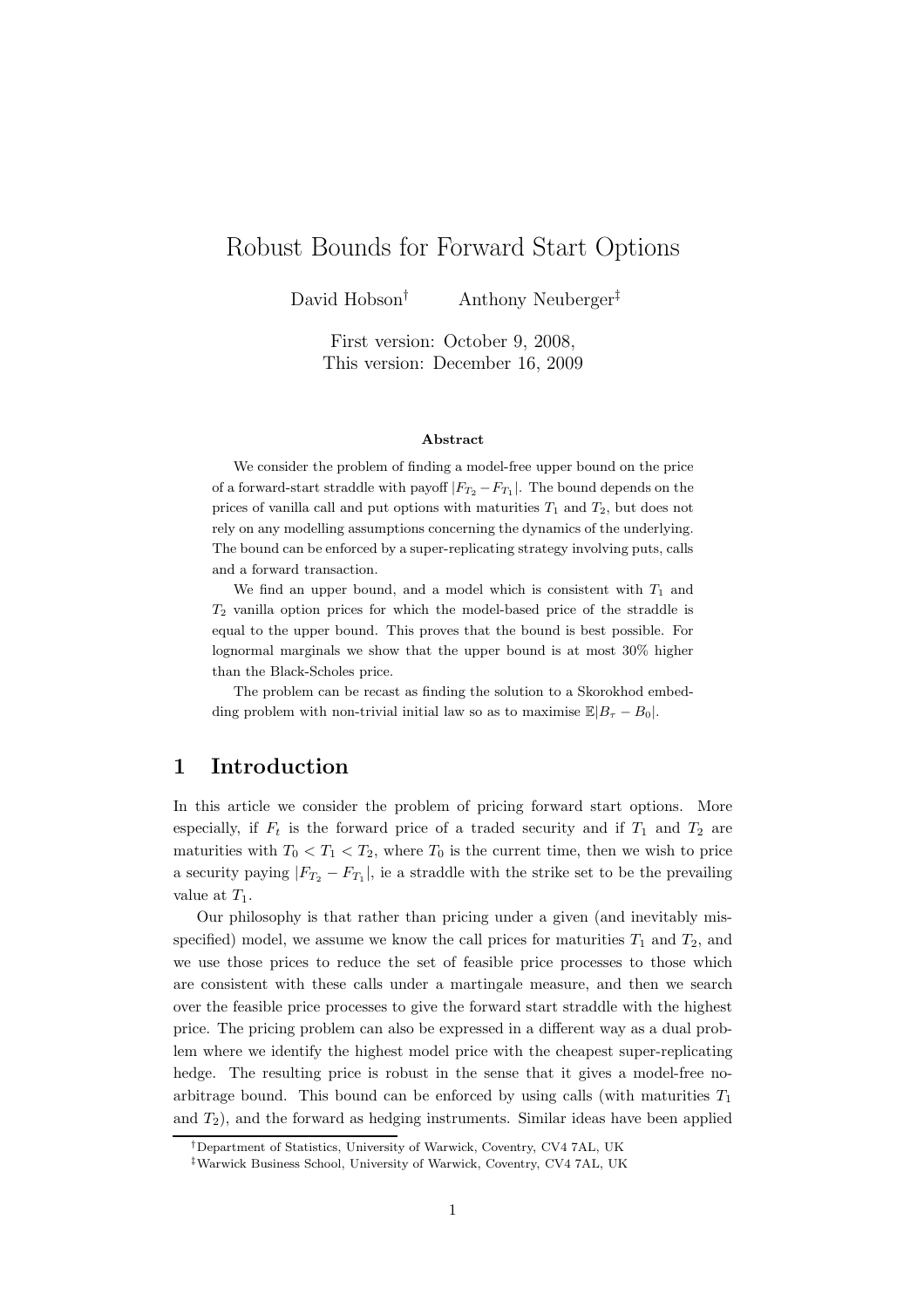to other path-dependent options, including barrier options and the lookback option, by Hobson  $[11]$ , Brown, Hobson and Rogers  $[4]$  and most recently Cox and Oblój  $[6]$ .

Part of the interest in the forward start straddle is that the model which attains the maximum is such that, conditional on the price at  $T_1$ , the price at  $T_2$  takes one of two values (at least in the atom-free case with nice densities). As this conditional distribution places mass at two-points it can be thought of as a distribution with minimal kurtosis. In this weak sense at least, a long position in a forward start option (suitably hedged using conventional options) is akin to a short position in the kurtosis of the underlying asset.

The main result, expressed in financial language, is the following.

**Theorem 1** Suppose that call prices are given for a pair of maturities  $T_1 < T_2$ (for a continuum of strikes on each date) and that these prices are consistent with no-arbitrage<sup>1</sup>. Consider the price of a forward start straddle<sup>2</sup> on the forward price of the asset. Then there exists a model-independent<sup>3</sup> upper bound on the price of this derivative; this bound can be enforced through the purchase of a portfolio of call options and a single forward transaction. Moreover, there is a model which is consistent with the observed vanilla prices for which the (appropriately discounted) payoff of the forward start straddle is equal to the bound; hence the bound is a least model-free upper bound.

The model-free upper bound on the price of the forward start option with payoff  $|F_{T_2} - F_{T_1}|$  is increasing in the final maturity  $T_2$ . However, the bound on the price of a forward start option is not necessarily decreasing in the starting maturity  $T_1$ , and there are examples where the price of a forward start straddle with payoff  $|F_{T_2} - F_{T_1}|$ exceeds that of a vanilla at-the-money straddle with payoff  $|F_{T_2} - F_{T_0}|$ , where  $T_0$  is the current time.

The lack of monotonicity in the starting maturity of the price of a forward start straddle is one of the surprising results of this study.

As noted by Breeden and Litzenberger [3], knowledge of European call option prices (for the continuum of strikes) is equivalent to knowledge of the marginal distributions of the price process under a risk-neutral measure. Hence we will assume that we know the laws of  $X \sim F_{T_1}$  and  $Y \sim F_{T_2}$  and that they are given

<sup>&</sup>lt;sup>1</sup>We say that a set of traded securities is consistent with no arbitrage if there is no portfolio of traded instruments (which in our case are the puts and calls with maturities  $T_1$  and  $T_2$ , and the riskless bond) which can be combined with a simple semi-static hedging strategy in the forward (buy and hold over  $(0, T_1]$  or  $(0, T_2]$  or  $(T_1, T_2]$ ) such that the initial cost is zero but the final payoff is non-negative almost surely, and positive with positive probability. The fact that a butterfly spread has a non-negative payoff means that it must have a non-negative price, else there is an arbitrage. Hence option prices for a fixed maturity must be convex in the strike. Similarly, option prices must be increasing in maturity. For further discussion, see, for example, Davis and Hobson [7].

<sup>&</sup>lt;sup>2</sup>We generally work with the straddle, but from the identity  $|y-x|=2(y-x)^+-(y-x)$  it is clear that the results can be reformulated in terms of puts or calls.

<sup>&</sup>lt;sup>3</sup>If the call prices with maturities  $T_1$  and  $T_2$  are consistent with no-arbitrage then we can ask for what range of prices can we introduce the forward start straddle, such that the augmented set of traded securities is consistent with no-arbitrage. The limits of this range give model independent upper and lower bounds on the prices of the forward start straddle. This concept of a modelindependent bound is implicit in Hobson  $[11]$  and explicit in Föllmer and Schied  $[8]$ , Cox and Obłój  $[6]$  and Hobson  $[10]$ .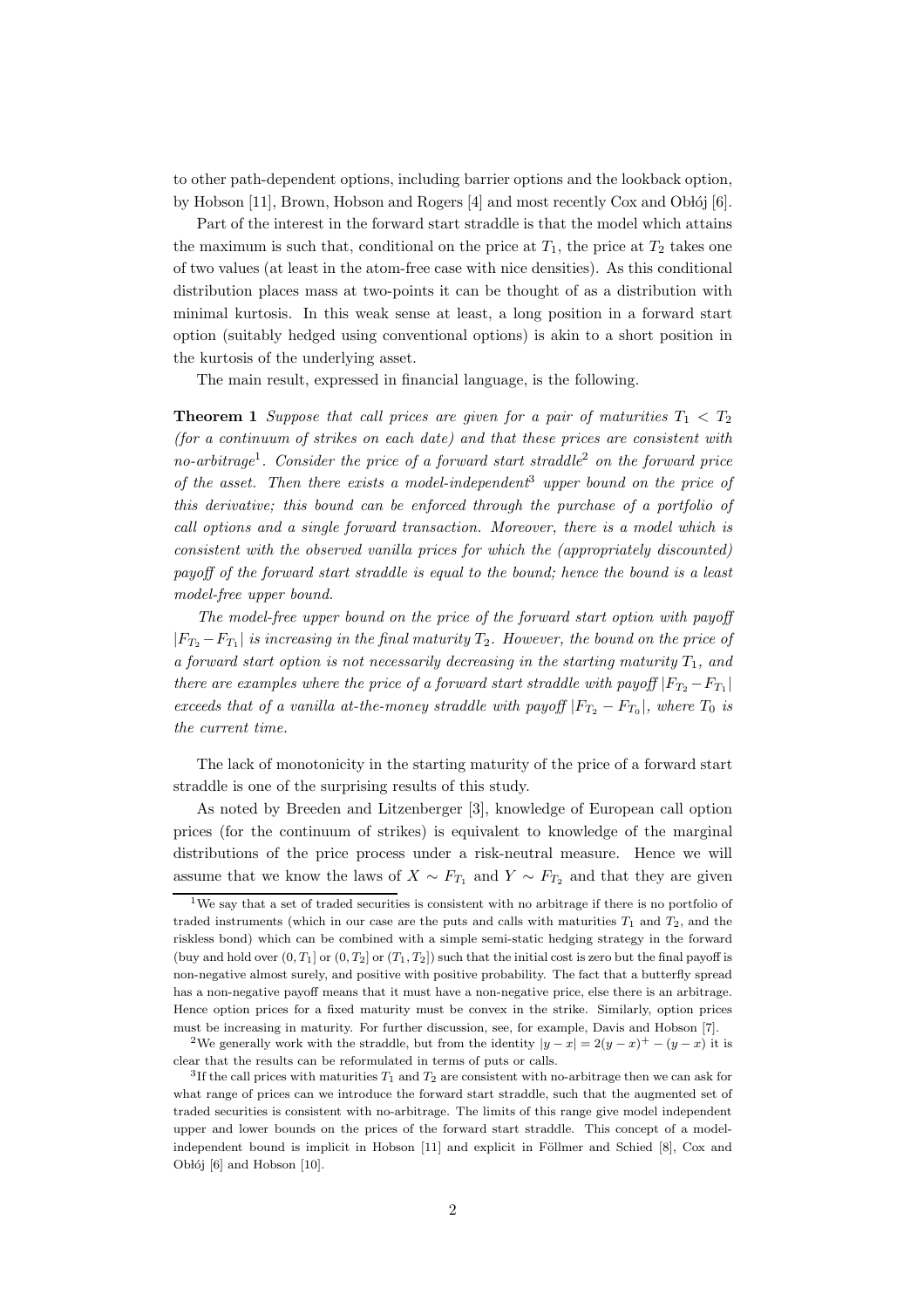by  $\mu$  and  $\nu$  respectively. By the martingale property we have  $\mathbb{E}[Y|X] = X$  so that  $\mu$  and  $\nu$  have the same mean. Typically, we will use a shift of coordinate system and assume the mean to be zero. However, in the sections on the financial context where the marginals are derived from positive prices and the associated measures lie on  $\mathbb{R}^+$ , this is not appropriate and we will assume that the measures have equal but positive means.

Define  $H(\mu, \nu) := \sup \mathbb{E}[Y - X]$ , where the supremum is taken over pairs of random variables  $(X, Y)$  with the appropriate marginals, and satisfying the martingale condition  $\mathbb{E}[Y|X] = X$ . The problem of calculating H can be recast as a Skorokhod embedding problem for Brownian motion  $B$  (Skorokhod [17], see also Obłój [14] for a thorough survey). The Skorokhod embedding problem (SEP) for Brownian motion null at zero is, given a centred probability measure  $\nu$ , to find a uniformly integrable<sup>4</sup> stopping time  $\tau$  such that  $B_{\tau} \sim \nu$ . Our problem is a variant on this in the sense that instead of  $B_0 \equiv 0$  we have  $B_0 \sim \mu$ . The problem becomes to find the solution of a SEP with given initial and terminal laws with the additional optimality property that  $\mathbb{E}[|B_{\tau} - B_0|]$  is maximised. Since, in general, there is no unique solution to the SEP, adding an optimality criterion has proved to be a useful way of characterising solutions with particular properties (eg Azéma and Yor  $[1]$ , Perkins [15], Jacka [13] and Vallois [18], and, for the problem with non-trivial initial law, Hobson and Pedersen [12]). The connection between the forward start option and the SEP is made precise by identifying X with  $F_{T_1}$  and  $B_0$ , Y with  $F_{T_2}$  and  $B_{\tau}$ , and noting that the martingale property of the forward price means that it is a time-change of Brownian motion.

The first and most immediate question is to determine when the problem is feasible, in the sense that given centred probability measures  $\mu$  and  $\nu$ , when does there exist a martingale with initial distribution  $\mu$  and terminal distribution  $\nu$ . By an application of Jensen's inequality it can be seen that a necessary condition for such a martingale to exist is that  $\mu \leq \nu$  in the sense of convex order — by construction of solutions of the SEP this can also be seen to be sufficient.

We want to study H in the feasible case  $\mu \prec \nu$ .

**Proposition 2** Suppose  $\mu$ ,  $\nu$ ,  $\chi$  are centred probability measures, and that  $\mu \prec \nu \prec$  $\chi$  in the sense of convex order. Then  $H(\mu, \nu) \leq H(\mu, \chi)$ . However, it is not necessarily the case that  $H(\mu, \chi) \geq H(\nu, \chi)$ .

This counter-intuitive result (see Lemma 4 and Example 5 below) is indicative of some of the subtleties of the problem. Nonetheless it turns out that optimal solutions always exist, and they always have a particular simple form whereby conditional on  $X, Y$  takes one of two values (in the non-atomic case at least). In the SEP setting,  $\tau$  is the first exit time of B from an interval which depends on  $B_0$ alone.

A special case of the main theorem, Theorem 19, is the following:

**Theorem 3** Suppose u and v are centred probability measures with bounded support, and suppose  $\mu \prec \nu$  and that  $\mu$  has no atoms. Then, there exist increasing

<sup>&</sup>lt;sup>4</sup>A stopping time  $\tau$  for Brownian motion is said to be uniformly integrable if the family  $(B_{t\wedge \tau})_{t>0}$  is uniformly integrable.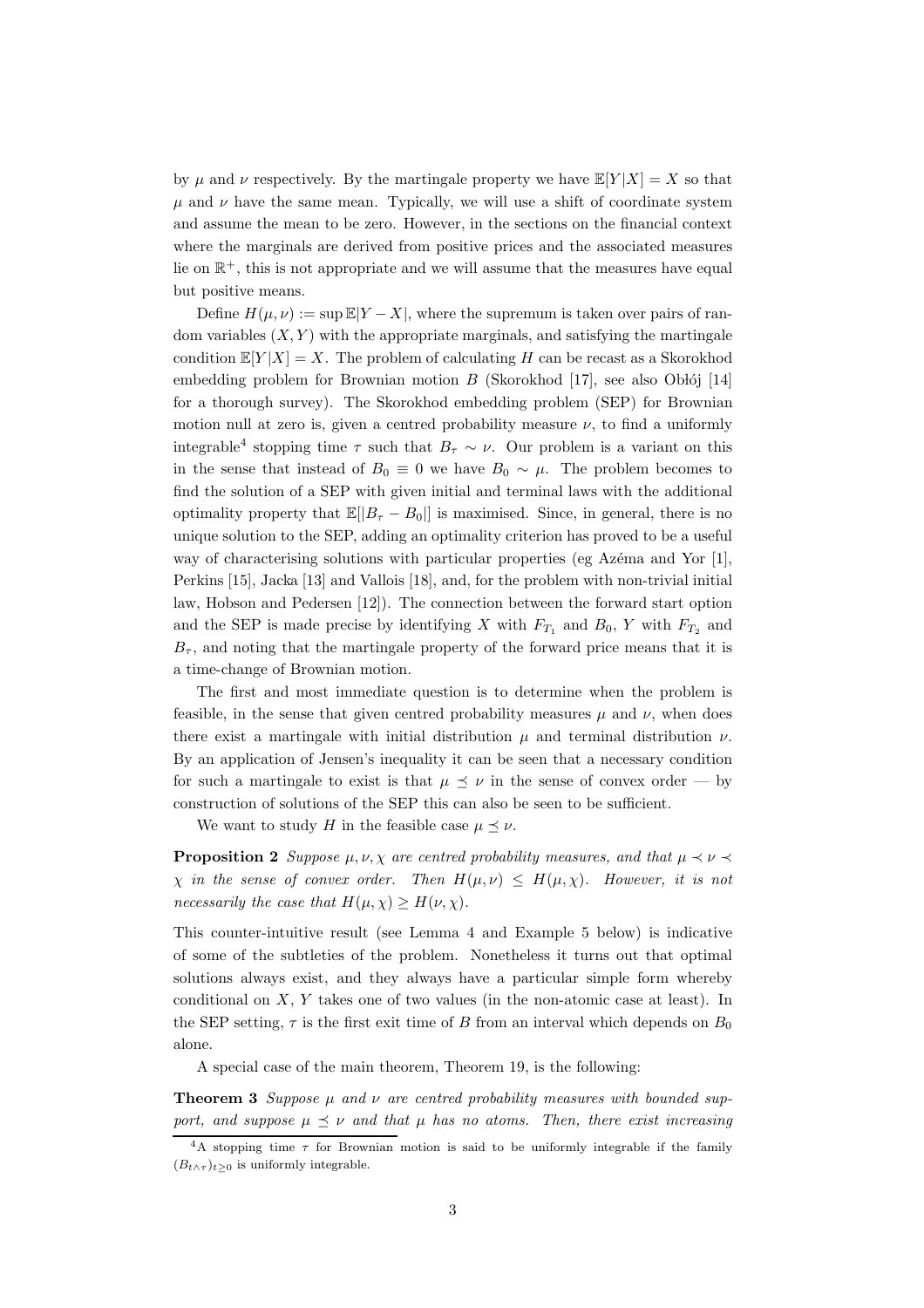functions f and q with  $f(x) \leq x \leq q(x)$ , such that if  $X \sim \mu$  and if conditional on  $X = x, Y \in \{f(x), g(x)\}\$  respects the martingale properties<sup>5</sup>, then  $Y \sim \nu$ . Moreover, f, g can be chosen such that the joint law maximises  $\mathbb{E}[|Y - X|]$  amongst pairs of random variables satisfying  $X \sim \mu$ ,  $Y \sim \nu$  and  $\mathbb{E}[Y|X] = X$ , and then

$$
H(\mu, \nu) = \int \mu(dx) \frac{(g(x) - x)(x - f(x))}{(g(x) - f(x))}.
$$

One unfortunate feature of the solution is that it is non-constructive, in the sense that given general measures  $\mu$  and  $\nu$  we are not able to give explicit formulae for f and q. (However, there are some simple examples where exact formulae can be given, and it is always possible to reverse engineer solutions by fixing  $\mu$ , f and g, subject to some consistency conditions, and deducing the appropriate law for  $\nu$ .) This is reminiscent of the situation for the barrier solution of the SEP due to Root [16].

The idea behind the proof is to write down a Lagrangian formulation of the problem, and to derive relationships between the multipliers, which ultimately give the characteristics of the optimal solution. The optimal multipliers are related to a particular convex function, but it is possible to derive a bound from any convex function. Hence, even in cases where it is difficult to determine  $H$  precisely, it is straightforward to give families of simple and concrete bounds. Inequalities derived in this fashion, see especially Example 6.2, may be of independent interest.

The remainder of the paper is structured as follows. In the next section we describe the set-up and introduce notation. In Section 3 we consider the nonmonotonicity of  $H$  in the initial law. In Sections 4, 5 and we 6 we introduce the Lagrangian approach and give examples. These sections provide intuition and motivation for the later analysis. In Sections 7 and 8 we describe and prove the main result, which follows by taking limits over discrete approximations to the initial and terminal distributions. Sections 9 and 10 give further examples and financial interpretation.

# 2 Notation

In this article we will use three different probabilistic set-ups. The financial setup involves the forward price process  $(F_t)_{0 \leq t \leq T_2}$ . The Brownian set-up describes a Brownian motion  $(B_t)_{t\geq0}$ , with  $B_0$  non-trivial, and Brownian stopping times  $\tau$ . The random variable set-up consists of a pair of random variables  $X$  and  $Y$ . In each case there is an implicit probability triple and filtration  $(\Omega, \mathcal{F}, \mathbb{F}, \mathbb{P})$  (which may change between the three set-ups, although we use the same symbol  $\mathbb P$  in each case).

The idea is that we identify  $F_{T_1}$  with  $B_0$  and X and  $F_{T_2}$  with  $B_{\tau}$  and Y. The relationship between  $F$  and  $B$  is based on the fact that any martingale (and the forward price is a martingale under a risk neutral measure) can be written as a timechange of Brownian motion. Thus we can identify price process with law  $\mu$  at  $T_1$  and law  $\nu$  at  $T_2$  with solutions of the Skorokhod Embedding Problem for a Brownian

 $\frac{5 \text{ Thus } \mathbb{P}(Y = f(x) | X = x) = (q(x) - x)/(q(x) - f(x)) = 1 - \mathbb{P}(Y = q(x) | X = x)$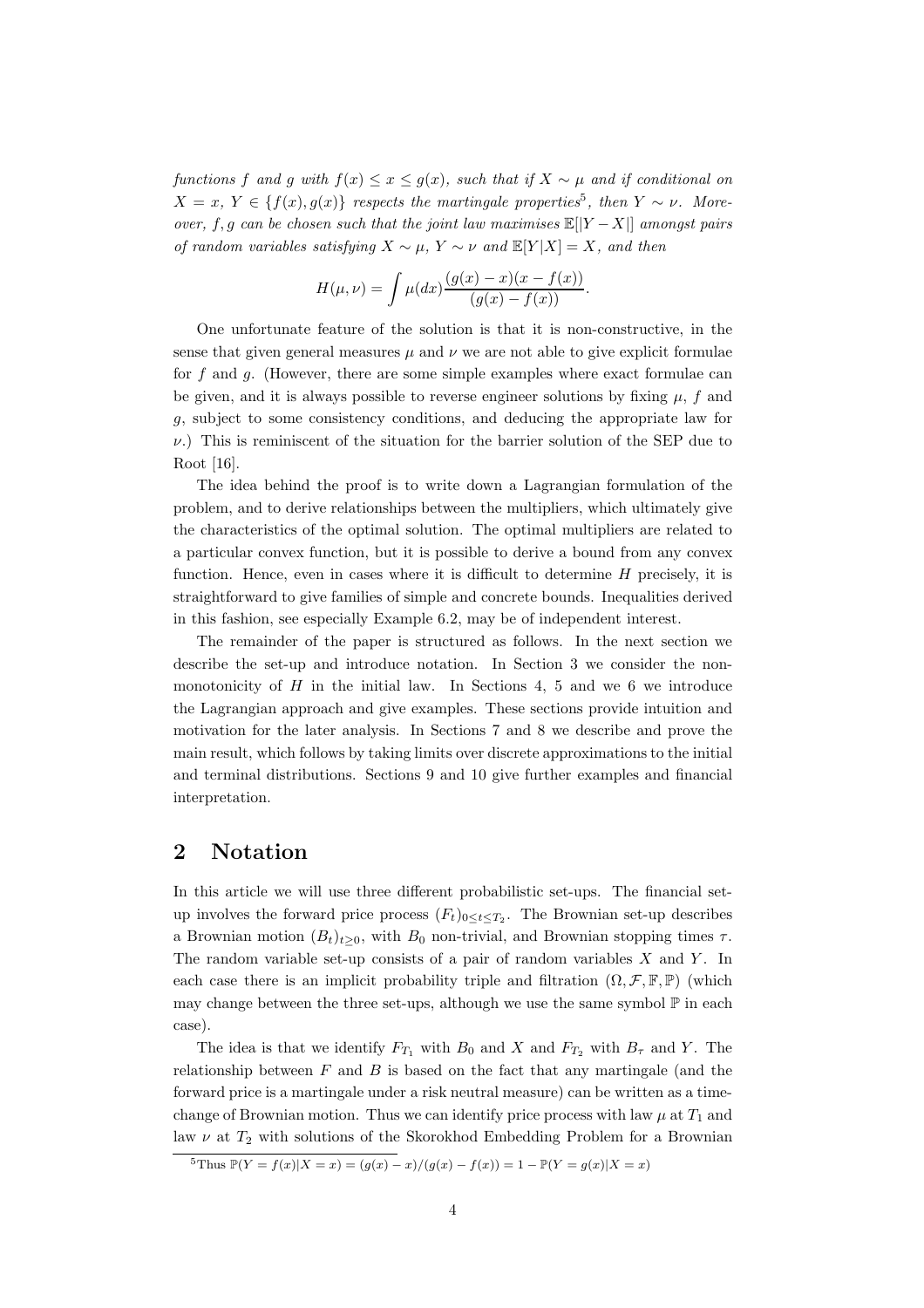motion started with law  $\mu$  and stopped to have law  $\nu$ . Moreover, since the payoff of the forward-start straddle depends only on the law of  $F_{T_1}$  and  $F_{T_2}$  (respectively  $B_0$  and  $B_\tau$ ) we can reduce the problem further to an analysis of constructions of pairs of random variables X and Y such that  $\mathbb{E}[Y|X] = X$ . Hence, when we speak about a feasible model we will typically be referring to a pair  $(X, Y)$  with  $X \sim \mu$ and  $Y \sim \nu$ , but this is connected via a solution of the SEP to  $B_0 \sim \mu$  and  $B_{\tau} \sim \nu$ and thence via a time-change to a financial model with  $F_{T_1} \sim B_0$  and  $F_{T_2} \sim B_{\tau}$ .

The fact that  $(F_t)_{t>0}$  is a true martingale corresponds to  $\tau$  being uniformly integrable, and in turn to the fact that  $(X, Y)$  satisfy the martingale condition  $\mathbb{E}[Y|X] = X$ . Finally, all these conditions relate to  $\mu$  and  $\nu$  having the same mean. Clearly, by a shift this mean can be taken to be zero, so that  $\mu$  and  $\nu$  are centred.

Let  $M$  be the set of feasible models, which, as discussed above, can be identified with the set of pairs of random variables with the correct marginals, and satisfying the martingale property:

$$
\mathcal{M} = \mathcal{M}(\mu, \nu) = \{ (X, Y) : X \sim \mu, Y \sim \nu, \mathbb{E}[Y|X] = X \}.
$$

There is a simple condition which determines whether  $M$  is non-empty, namely that  $\mu \preceq \nu$  in the sense of convex order (and we will use  $\prec$  and  $\preceq$  only in this sense), or equivalently  $U_{\mu}(x) \leq U_{\nu}(x)$  uniformly in x, where for a centred probability measure  $\chi, U_{\chi}(x) = \mathbb{E}[|X-x| : X \sim \chi]$  is the potential. Note there is a one-to-one correspondence between centred probability measures and potential functions U with the properties U convex,  $|U| \geq x$  and  $\lim_{x \to \pm \infty} U(x) - |x| = 0$ , see Chacon [5]. Then, provided  $M$  is non-empty we define

$$
H(\mu, \nu) = \sup_{(X, Y) \in \mathcal{M}(\mu, \nu)} \mathbb{E}[|Y - X|],
$$

and our primary concern is with identifying this object H.

In the exposition we will sometimes need to consider an iterated version of the problem, so for centred probability measures  $\mu \leq \nu \leq \eta$  let

$$
\mathcal{M}(\mu,\nu,\eta) = \{ (X,Y,Z) : X \sim \mu, Y \sim \nu, Z \sim \eta, \mathbb{E}[Y|X] = X, \mathbb{E}[Z|Y] = Y \}.
$$

Further, for a centred measure  $\chi$ , let  $\chi^m$  be the measure which is the law of Brownian motion started with law  $\chi$  and run until the process hits the set  $2^{-m}\mathbb{Z} = \{2^{-m}k; k \in \mathbb{Z}\}$  $\mathbb{Z}$ , so  $\chi^m = \mathcal{L}(B_\tau; B_0 \sim \chi, \tau = \inf\{u : B_u \in 2^{-m}\mathbb{Z}\})$ . Equivalently,  $\chi^m$  is the measure with potential  $U^m$  where  $U^m \equiv U$  on  $2^{-m}\mathbb{Z}$  and is obtained by linear interpolation over intervals  $(k2^{-m}, (k+1)2^{-m})$  elsewhere.

Denote by  $\delta_x$  the point mass at x. Finally, given increasing functions  $f, g$  with  $f(x) < x < g(x)$ , set  $\tau_{f,g,x}$  to be the first time that Brownian motion leaves the interval  $(f(x), g(x))$  where  $B_0 = x$  (we write  $\tau_{f,g,x} = \inf\{u : B_u \notin (f(x), g(x)) | B_0 =$ x}) and let  $\hat{\nu}(f, g, \mu) = \mathcal{L}(B_{\tau_{f,g,B_0}}; B_0 \sim \mu)$ .

# 3 Monotonicity properties, and lack thereof, for H.

We begin with some simple properties of  $H$ , an example which shows that  $H$  also has some counter-intuitive properties and a useful lemma.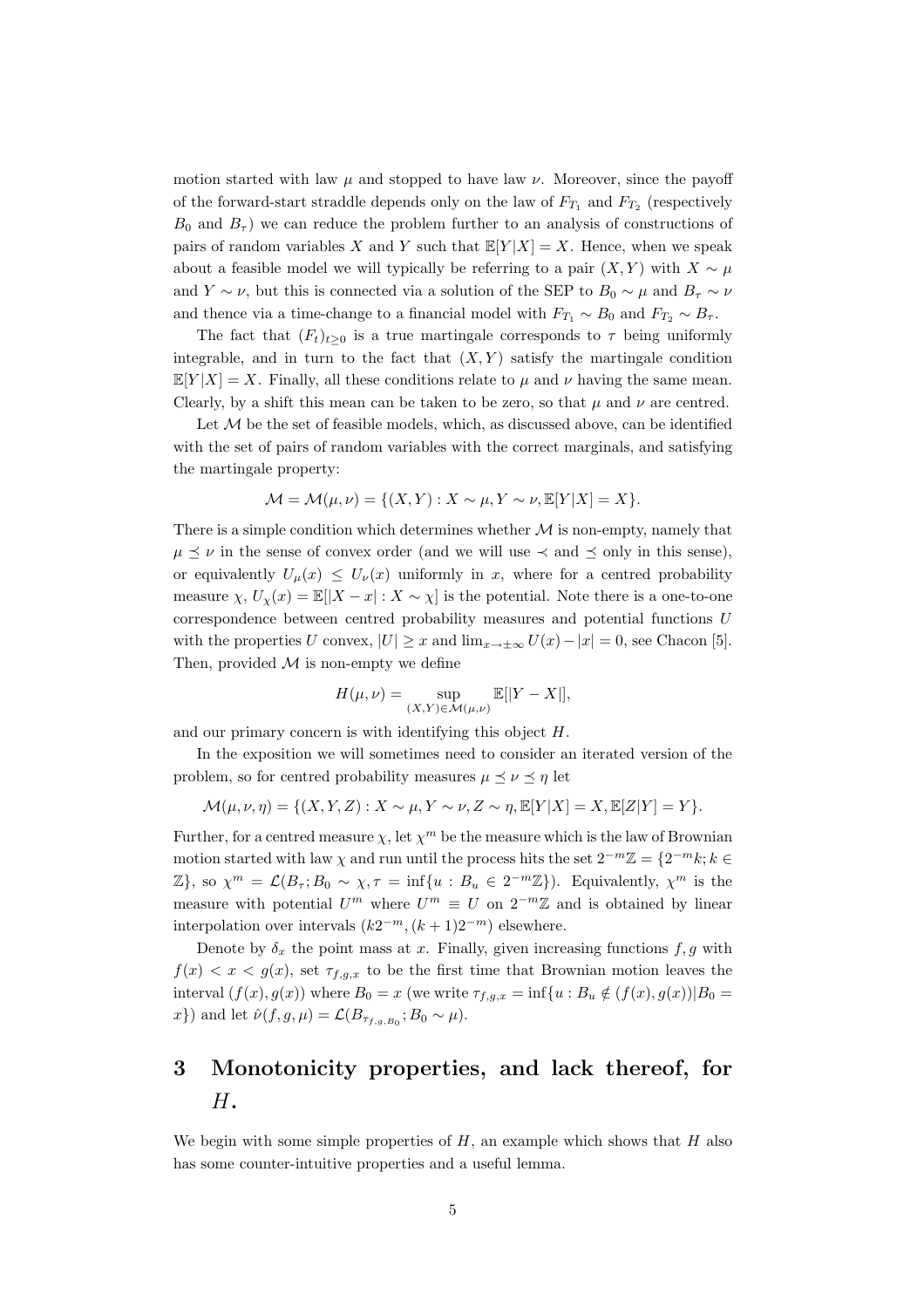**Lemma 4** (i) For  $\mu \prec \nu$ ,  $H(\mu, \nu) \leq H(\delta_0, \mu) + H(\delta_0, \nu)$ , and hence for centred probability measures we have  $H(\mu, \nu) < \infty$ .

(ii) If  $\mu \preceq \nu \preceq \chi$  then  $H(\mu, \nu) \preceq H(\mu, \chi)$ . Hence if  $\nu_n \downarrow \nu$  then  $H(\mu, \nu) \preceq \chi$  $\liminf H(\mu, \nu_n)$ .

**Proof:** (i) Irrespective of the martingale condition,  $\mathbb{E}[|Y - X|] \leq \mathbb{E}[|Y|] + \mathbb{E}[|X|] =$  $H(\delta_0, \mu) + H(\delta_0, \nu)$ . Note that  $\mathbb{E}[|Y|] = U_{\mathcal{L}(Y)}(0)$  is independent of the joint law of  $X$  and  $Y$ .

(ii) If  $\mu \prec \nu \prec \chi$  then there are constructions of random variables  $(X, Y, Z)$  such that  $\mathbb{E}[Z|Y] = Y$  and  $\mathbb{E}[Y|X] = X$  with the appropriate marginals. If we take a supremum over these constructions only then we find

$$
H(\mu, \chi) \ge \sup_{\mathcal{M}(\mu, \nu, \chi)} \mathbb{E}[|Z - X|].
$$

By the conditional version of Jensen's inequality  $\mathbb{E}[|Z - X|] \geq \mathbb{E}[|Y - X|]$  and

$$
\sup_{\mathcal{M}(\mu,\nu,\chi)} \mathbb{E}[|Z-X|] \ge \sup_{\mathcal{M}(\mu,\nu,\chi)} \mathbb{E}[|Y-X|] = \sup_{\mathcal{M}(\mu,\nu)} \mathbb{E}[|Y-X|] = H(\mu,\nu)
$$

**Example 5** Given  $\mu \leq \nu \leq \chi$  we have that  $H(\mu, \nu) \leq H(\mu, \chi)$  and it would be nice to be able to conclude also that  $H(\mu, \chi) \geq H(\nu, \chi)$ . (Then we would have that H was monotonic in its first argument, which would facilitate approximating  $\mu$  with a sequence  $\mu_n$ .) However this is not the case, and we can have either  $H(\mu, \chi) < H(\nu, \chi)$  or  $H(\mu, \chi) > H(\nu, \chi)$ .

The more usual and expected case is that  $H(\mu, \chi) > H(\nu, \chi)$ . For a simple example take  $\nu \equiv \chi \neq \mu$ . For an example in the less expected direction take  $\mu = \delta_0$ ,  $\nu$  to be the uniform measure on the two-point set  $\{\pm 1\}$ , and  $\chi$  to place mass  $1/2n$ at  $\pm n$  and mass  $1-1/n$  at the origin. Then  $H(\delta_0, \chi) = 1$ . However, if  $Y \sim \nu$  and if we set  $Z = nY$  with probability  $1/n$  and  $Z = 0$  otherwise, then  $Z \sim \chi$ ,  $\mathbb{E}[Z|Y] = Y$ and  $H(\nu, \chi) \geq 2(n-1)/n$ . (In fact it is easy to see that there is equality in this last expression.) Provided  $n > 2$  we have  $H(\delta_0, \chi) < H(\nu, \chi)$ .

Recall the definition of  $\nu^m$  and observe that  $\nu \preceq \nu^m$ .

**Lemma 6** Suppose  $\mu \preceq \nu$ . Then  $H(\mu, \nu) \leq H(\mu, \nu^m) \leq H(\mu, \mu^m) + H(\mu^m, \nu^m) \leq$  $H(\mu^m, \nu^m) + 2^{-m}$ 

**Proof:** The only inequality which is not immediate is the middle one. Let  $\sigma^m$  =  $\inf\{u \geq 0 : B_u \in 2^{-m}\mathbb{Z}; B_0 \sim \mu\}$  and let  $\tau^m$  be an embedding of  $\nu^m$  based on initial law  $\mu$ . Then, necessarily,  $\tau^m \geq \sigma^m$ , and if  $\theta_t(\omega)$  is the shift operator  $\theta_t(\omega) = \sigma^m(\omega) + t$ , if  $\tilde{B}_t = B_{\theta_t}$  and if  $\tilde{\tau} = \tau^m - \sigma^m$  then  $\tilde{\tau}$  is an embedding of  $\nu^m$  for the Brownian motion  $\tilde{B}$  started with initial law  $\tilde{B}_0 \sim \mu^m$ . By the triangle inequality,  $\mathbb{E}|B_{\tau^m} - B_0| \leq \mathbb{E}|B_{\tau^m} - B_{\sigma^m}| + \mathbb{E}|B_{\sigma^m} - B_0|$ . But  $\mathbb{E}|B_{\tau^m} - B_{\sigma^m}| =$  $\mathbb{E}|\tilde{B}_{\tilde{\tau}} - \tilde{B}_0| \leq H(\mu^m, \nu^m)$  and  $\sigma^m$  is the unique, uniformly integrable embedding of  $\mu^m$  for Brownian motion started with law  $\mu$  so that  $\mathbb{E}|B_{\sigma^m} - B_0| = H(\mu, \mu^m)$ .  $\Box$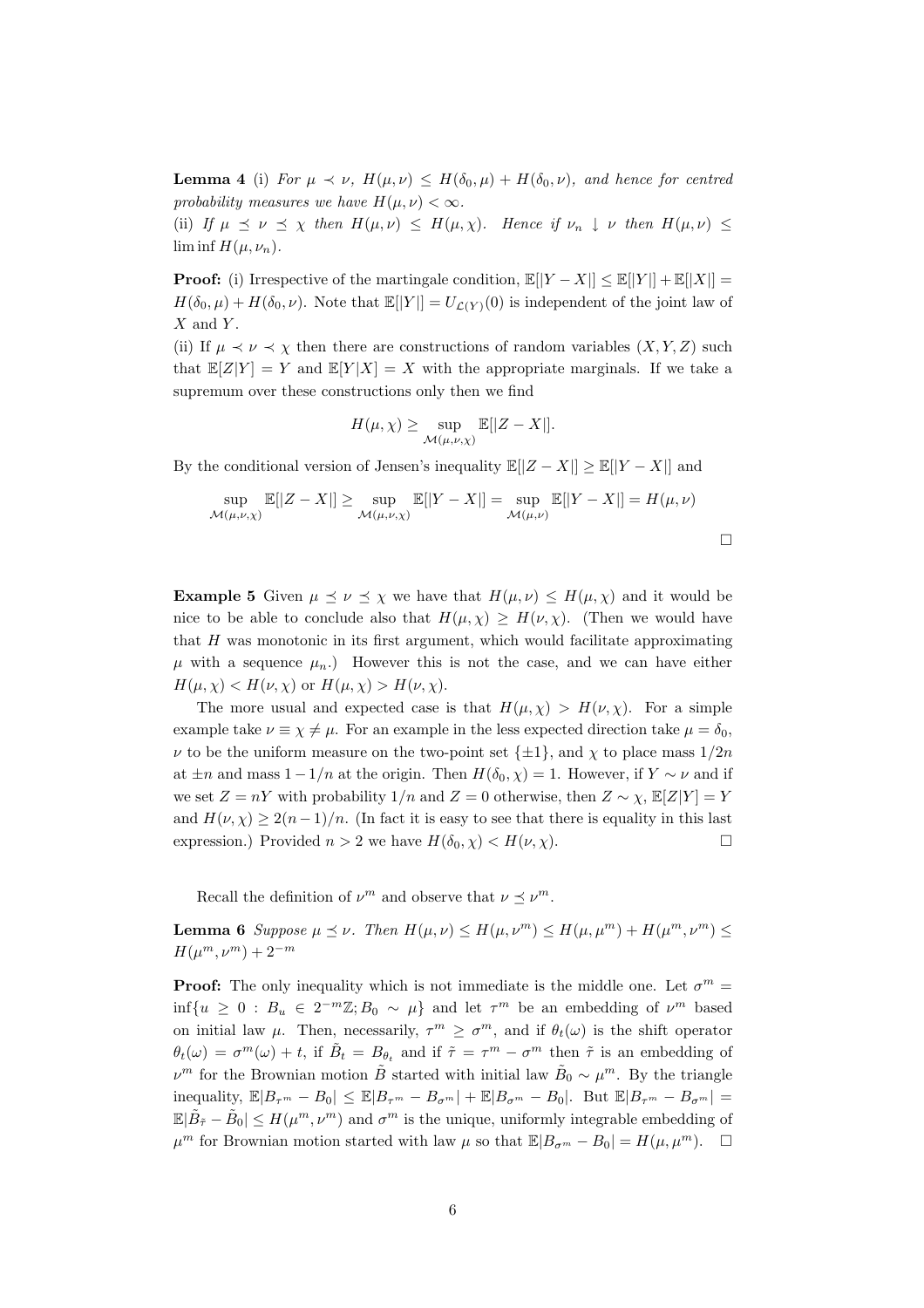### 4 Upper bounds and a financial interpretation

Suppose we can find  $\alpha$ ,  $\beta$  and  $\gamma$  such that for all x and y we have  $L(x, y) \leq 0$  where

$$
L(x, y) = |y - x| - \alpha(x) - \beta(y) - \gamma(x)(x - y).
$$
 (1)

If so then for all elements of the sample space,

$$
|Y - X| \le \alpha(X) + \beta(Y) + \gamma(X)(X - Y),
$$

and, taking expectations and using the martingale property,

$$
H(\mu,\nu) \leq \int \alpha(x)\mu(dx) + \int \beta(y)\nu(dy).
$$

The following simple example is a first illustration of the method and gives a sample result. For  $k > 0$ ,  $0 \le k(|b| - 1/k)^2/2$  and so, with  $b = Y - X$ , and using  $(Y - X)^2 = Y^2 - X^2 + 2X(X - Y)$ , we have

$$
|Y - X| \le \frac{k}{2} (Y^2 - X^2 + 2X(X - Y)) + \frac{1}{2k}.
$$

Hence, (recall we are assuming  $\mathbb{E}[Y|X] = X$ ) for any k,  $\mathbb{E}[Y - X] \leq (kA^2/2) + 1/2k$ where  $A^2 = \mathbb{E}[Y^2] - \mathbb{E}[X^2] = \mathbb{E}[(Y - X)^2]$ . Minimising over k we find  $k = A^{-1}$ , and so

$$
\mathbb{E}|Y - X| \le A \equiv \sqrt{\mathbb{E}[Y^2] - \mathbb{E}[X^2]}.
$$

We can get this result directly (ie without writing down the pathwise inequality) just from Jensen's inequality:

$$
\mathbb{E}|Y - X| \le (\mathbb{E}[(Y - X)^2])^{1/2} = A
$$

but one advantage of the method based on inequalities of the form  $L(x, y) \leq 0$  is that the various terms can be meaningfully identified in the financial context as static hedging portfolios. Thus  $\alpha(X)$  is a portfolio of options with maturity  $T_1$ ,  $\beta(Y)$  is a portfolio of options with maturity  $T_2$ , and  $\gamma(X)(X - Y)$  is the gains from trade on the forward market from a strategy of going short  $\gamma(X)$  forwards over the period  $[T_1, T_2]$ . It is also possible to identify when the bound is tight. In this case we must have  $|Y - X| = 1/k = A$ , so that  $Y = X \pm 1/k$ .

Lemma 7 Consider the problem of hedging a forward-start straddle on the forward price  $F_t$  with payoff  $|F_{T_1} - F_{T_2}|$ . Suppose that  $\alpha, \beta$  and  $\gamma$  are such that (1) holds, and that  $\alpha$  and  $\beta$  are twice differentiable<sup>6</sup>. Then there is a super-replicating strategy involving puts and calls on  $F_t$  which costs  $\int \alpha(x)\mu(dx) + \int \beta(y)\nu(dy)$  where  $\mu$  is the law of  $F_{T_1}$  and  $\nu$  is the law of  $F_{T_2}$ .

Proof: By the arguments of Breeden and Litzenberger [3] it is possible to recreate a (sufficiently regular) payoff of  $\Gamma(F_T)$  as a portfolio of put options with strike K:

$$
\Gamma(F_T) = \Gamma(0) + F_T \Gamma'(0) + \int_0^\infty \Gamma''(k)(k - F_T)^+ dk.
$$

<sup>&</sup>lt;sup>6</sup>We need to give a suitable interpretation to  $\alpha''$  and  $\beta''$ , so that a weaker sufficient condition is that  $\alpha$  and  $\beta$  are each the difference between a pair of convex functions. In fact for the optimal construction  $\beta$  is always convex.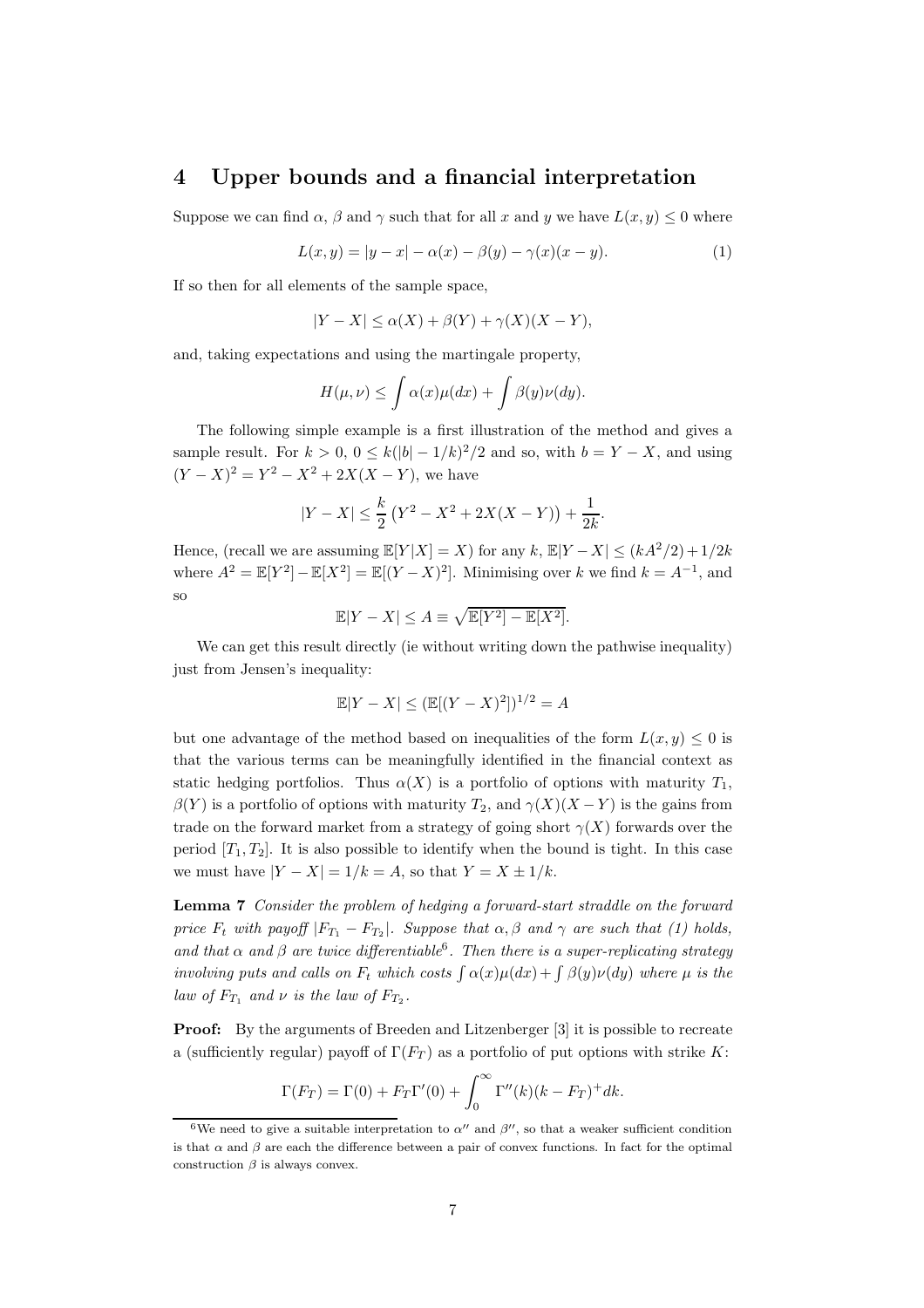Note that  $(k - F_T)^+$  is the payoff of a put with strike k and maturity T.

Consider the strategy of purchasing a portfolio of puts with maturity  $T_1$  which recreates a payoff  $\alpha(F_{T_1})$  and a portfolio of puts with maturity  $T_2$  which recreates a payoff  $\beta(F_{T_2})$ .

In addition, if at  $T_1$  the price  $F_{T_1} = x$ , go short  $\gamma(x)$  units of the forward over the period  $[T_1, T_2]$ .

The final value of this portfolio is  $\alpha(F_{T_1}) + \beta(F_{T_2}) + \gamma(F_{T_1})(F_{T_1} - F_{T_2})$  which super-replicates  $|F_{T_2} - F_{T_1}|$ . Since the forward transaction is costless, the cost of the super-replicating strategy is as claimed.  $\square$ 

Remark 8 (i) We should emphasise that our forward-start straddle is written on the forward price which we denote  $F_t$ . If the forward-start straddle is written on a traded security  $S_t$  which in a constant interest rate world has drift r, then we can set  $F_t = e^{-rt}S_t$  and then  $e^{-rT_2}|S_{T_2} - S_{T_1}| = |F_{T_2} - \lambda F_{T_1}|$  with  $\lambda = e^{-r(T_2 - T_1)}$  a deterministic factor. Some of the ideas of this paper can be extended immediately to this situation, for example we replace (1) with  $L(x, y) = |y - \lambda x| - \alpha(x) - \beta(y)$  $\gamma(x)(x - y)$ , but other elements of the story cannot be generalised so easily. The case  $\lambda = 1$  is already quite intricate, so we do not consider  $\lambda \neq 1$ .

(ii) In this article we concentrate on model-independent upper bounds for the prices of forward-start options. This naturally leads to the question as to the existence and form of lower bounds. Preliminary analysis has shown that the corresponding extremal process involves a trichotomy of potential values of Y for each possible value of X (in the nice case where  $\mu$  and  $\nu$  have densities). However, the form of the solution is much more involved, and we will not attempt to describe the solution here.

# 5 The Lagrangian Approach

We take a Lagrangian approach, which has proved useful in several papers on problems of this type, see, for example, Brown et al [4]. To motivate the analysis and explain the methods we begin the exposition by assuming that we are in the nice case where the functions we work with are differentiable, and the measures have densities. In particular, we suppose  $\mu(dx) = \eta(x)dx$  and  $\nu(dy) = \xi(y)dy$ , and let the joint density of  $(X, Y)$  be  $\rho(x, y)dxdy$ . The problem is to maximise

$$
\int \int |y-x|\rho(x,y)dxdy,
$$

subject to the marginal and martingale conditions

$$
\int \rho(x, y) dy - \eta(x) = 0, \quad \int \rho(x, y) dx - \xi(y) = 0, \quad \int \rho(x, y) (x - y) dy = 0.
$$

If the constraints have Lagrange multipliers  $\alpha(x), \beta(y), \gamma(x)$ , then the problem becomes to maximise over  $\rho$ 

$$
\left[\int \alpha(x)\eta(x)dx + \int \beta(x)\xi(y)dy + \int \int \rho(x,y)L(x,y)dx\,dy\right]
$$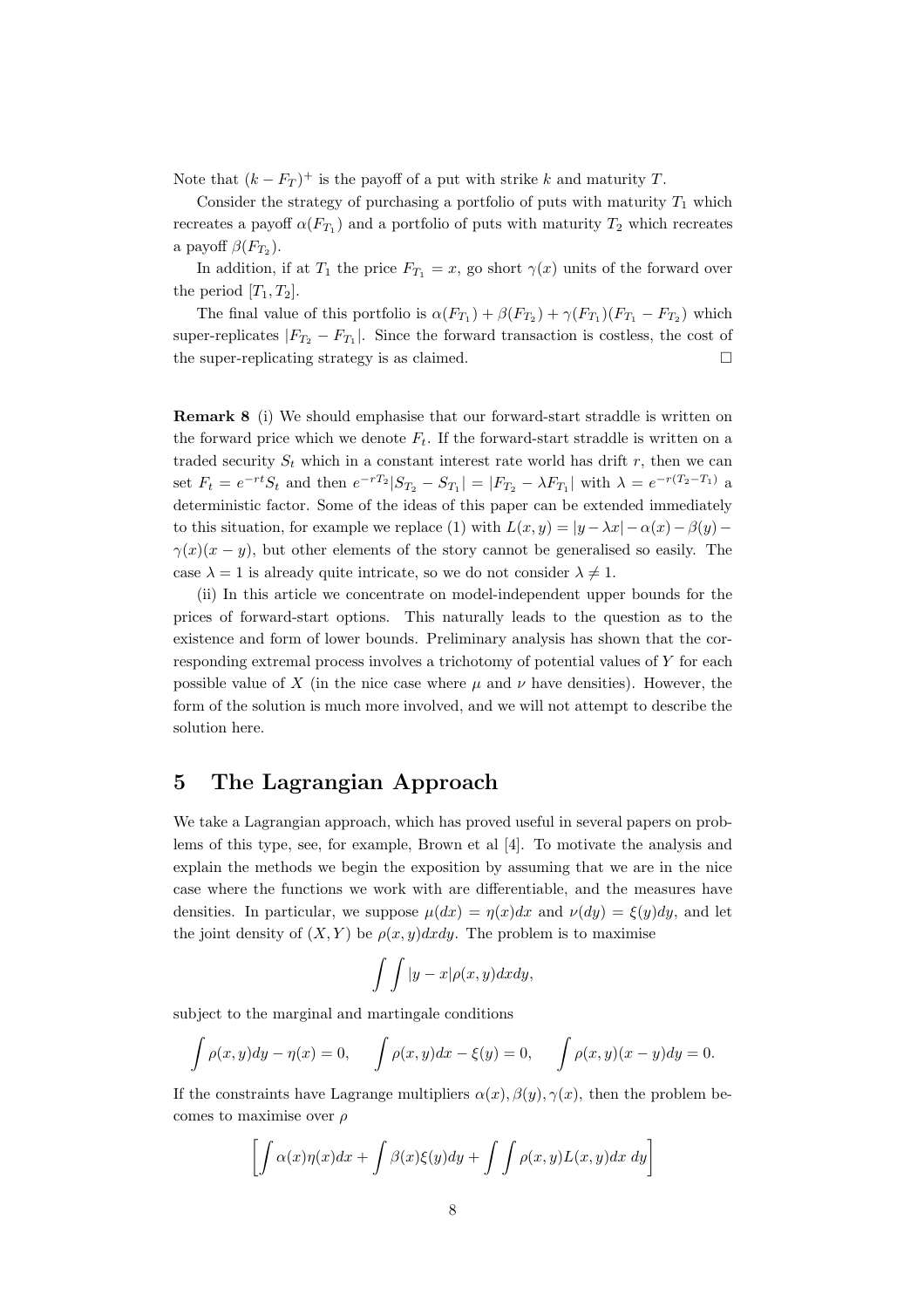where  $L(x, y)$  is as given in (1). For the maximum to be finite we must have  $L(x, y) \leq 0$ , and the issue is to choose  $\alpha$ ,  $\beta$  and  $\gamma$  to make this true, in such a way that  $\int \alpha(x)\eta(x)dx + \int \beta(x)\xi(y)dy$  is minimised.

From the dependence of  $L$  on  $y$ , for each  $x$  we expect there to be equality  $L(x, y) = 0$  at two points  $y = f(x)$  and  $y = g(x)$  with  $f(x) < x < g(x)$ . At these points the y-derivative of L is zero. Hence  $\beta'(g(x)) = \gamma(x) + 1$  and  $\beta'(f(x)) =$  $\gamma(x) - 1.$ 



Figure 1: The relationship between the various quantities which can be derived from  $\beta$ . The points  $f(x)$  and  $g(x)$  are two values in the horizontal direction such that the difference in the slope of  $\beta$  at these two points is 2, and such that these tangents intersect at a point with horizontal coordinate x. The height of the intersection point is  $-\alpha(x)$ , and  $\gamma(x)$  is such that the slopes of the tangents are  $\gamma(x) \pm 1$ .

The key insight is that the best way is to find suitable  $\beta$  is via its convex dual. The construction begins with a convex function  $G(x)$  normalised such that  $G(0) = 0 = G'(0-)$ . Set  $\phi$  to be the increasing function given (where G' is well defined) by  $\phi(x) = G'(x)$ , and define  $\beta$  via

$$
\beta(y) = \sup_{x} \{ xy - G(x) \};\tag{2}
$$

note that  $\phi = (\beta')^{-1}$ . Then  $G(x) = x\phi(x) - \beta(\phi(x))$  and

$$
g(x) = \phi(\gamma(x) + 1) \qquad f(x) = \phi(\gamma(x) - 1). \tag{3}
$$

From the definition of  $L$  and  $g$  we have

$$
0 = L(x, g(x))
$$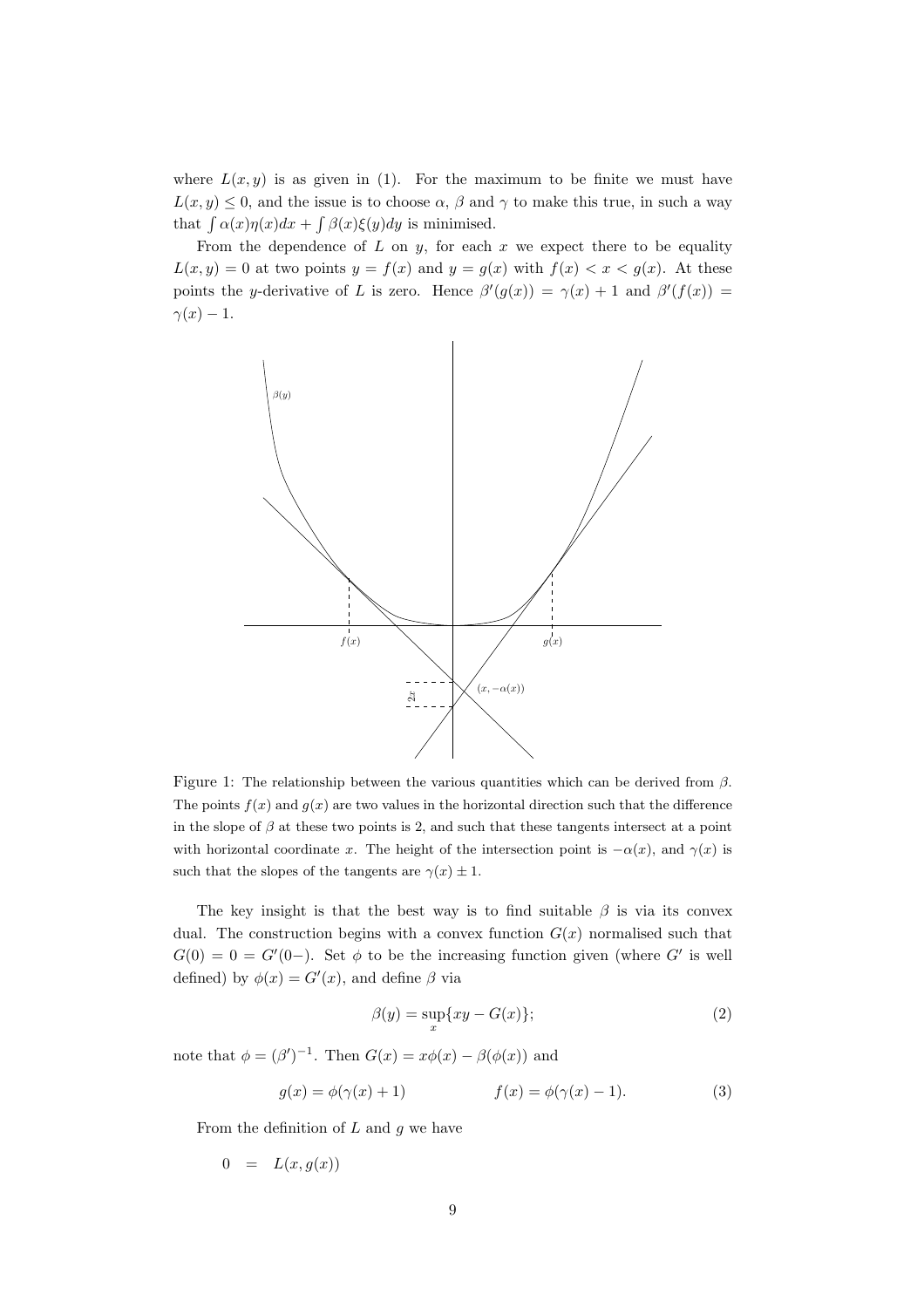= 
$$
g(x) - x - \alpha(x) - \beta(g(x)) - \gamma(x)(x - g(x))
$$
  
\n=  $(1 + \gamma(x))\phi(1 + \gamma(x)) - \beta(\phi(1 + \gamma(x))) - \alpha(x) - x(1 + \gamma(x))$   
\n=  $G(\gamma(x) + 1) - x - \alpha(x) - x\gamma(x).$  (4)

Similarly,

$$
0 = L(x, f(x)) = G(\gamma(x) - 1) + x - \alpha(x) - x\gamma(x)
$$
\n(5)

and subtracting these last two expressions we obtain

$$
2x = G(\gamma(x) + 1) - G(\gamma(x) - 1).
$$
 (6)

If we then define H and  $\gamma$  via

$$
H(z) = (G(z+1) - G(z-1))/2; \qquad \gamma = H^{-1}.
$$
 (7)

then (6) holds. Note that H is increasing so that  $\gamma$  is well defined and increasing, and since  $\beta'$  and  $\phi$  are also increasing we have that g and f are increasing.

Finally, adding (4) and (5) we find

$$
\alpha(x) = -x\gamma(x) + \frac{1}{2} [G(\gamma(x) + 1) + G(\gamma(x) - 1)].
$$
\n(8)

An alternative expression involving  $\beta$  is

$$
\alpha(x) = (g(x) - x)\beta'(g(x)) - \beta(g(x)) \tag{9}
$$

$$
= (f(x) - x)\beta'(f(x)) - \beta(f(x)). \tag{10}
$$

For a given convex G this completes the construction of a trio  $(\alpha, \beta, \gamma)$  for which  $L(x, y)$  given by (1) satisfies  $L \leq 0$ .

In determining  $(\alpha, \beta, \gamma)$  it is convenient to assume that G is continuously differentiable and strictly convex. However, this is by no means necessary, and the only issues are in choosing the appropriate inverse  $\gamma$  to H in (7), which then enters the definition of  $\alpha$ . The easiest way to determine the correct form for the quantities  $\alpha$ and  $\gamma$  (and f and g) is via the graphical representation in Figure 1.

**Theorem 9** Let  $\mu$  and  $\nu$  be a pair of centred probability measures which are increasing in convex order. Let G be convex with  $G(0) = 0 = G'(0-)$ , and define  $\beta \equiv \beta_G$  and  $\alpha \equiv \alpha_G$  via (2) and (8), where  $\gamma \equiv \gamma_G$  is defined in (7). Then, for all  $(X, Y) \in \mathcal{M}(\mu, \nu)$ 

$$
\mathbb{E}[|Y - X|] \le \int \alpha(x)\mu(dx) + \int \beta(y)\nu(dy). \tag{11}
$$

**Proof:** We simply need to show that  $L(x, y) \leq 0$ . To see this, for  $y > x$  (the case  $y < x$  is similar)

$$
L(x, y)
$$
  
=  $(y - x) + x\gamma(x) - \frac{1}{2} [G(\gamma(x) + 1) + G(\gamma(x) - 1)] - \beta(y) + \gamma(x)(y - x)$   
=  $y(1 + \gamma(x)) - G(\gamma(x) + 1) - \beta(y)$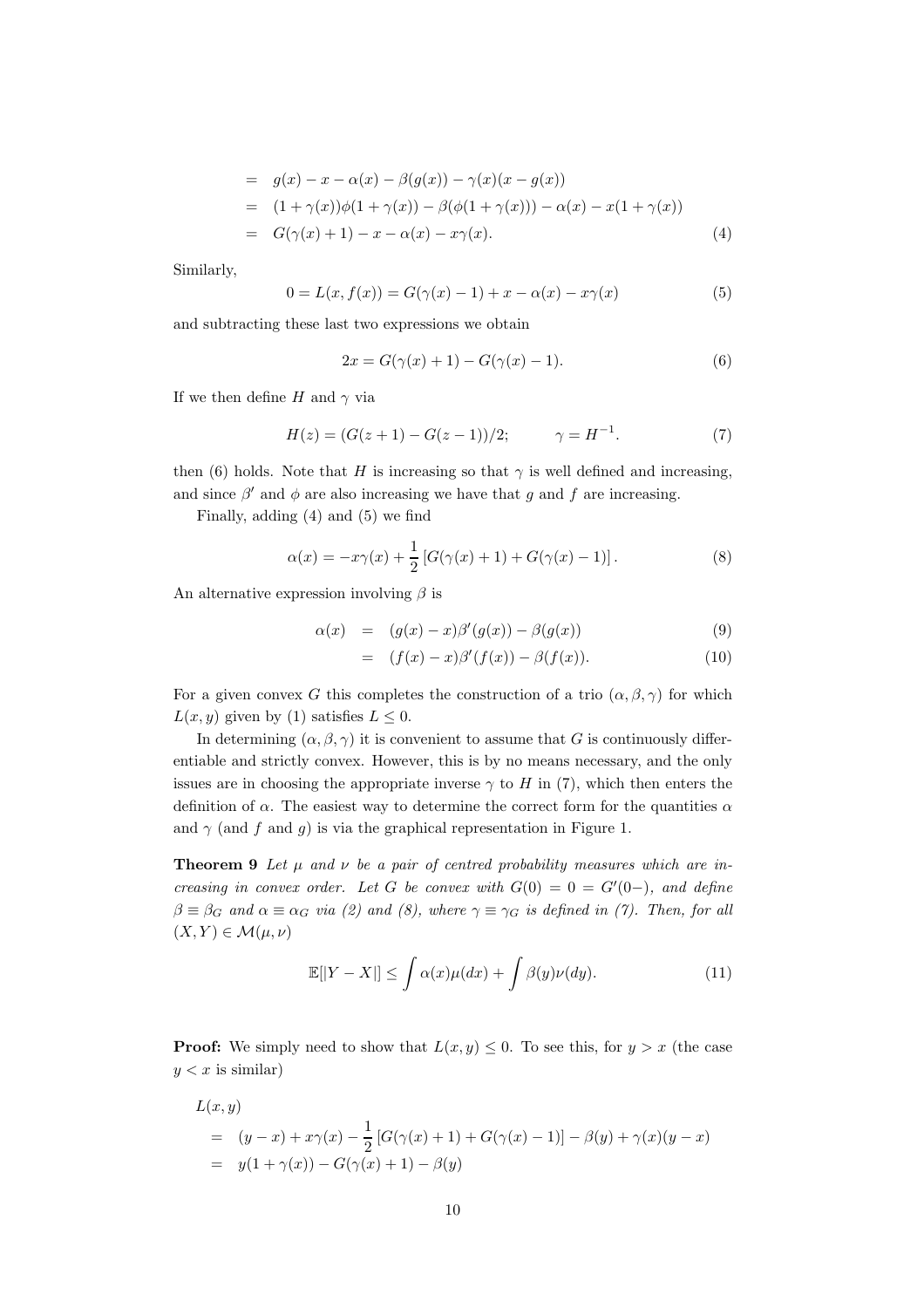But  $\beta(y) > zy - G(z)$  for all z including  $z = 1 + \gamma(x)$ . Hence  $L(x, y) \leq 0$ .

Thus, given G we have a bound on  $\mathbb{E}[|Y - X|]$  of the form

$$
\mathbb{E}|Y - X| \le \int \alpha(x)\mu(dx) + \int \beta(y)\nu(dy)
$$

where  $\alpha = \alpha_G$  and  $\beta = \beta_G$ .

**Remark 10** The normalisation of G such that  $G(0) = G'(0-) = 0$  is convenient, but not important. If instead we set  $\tilde{G}(x) = G(x - c) + d$ , then we find  $\tilde{\beta}(y) =$  $\beta(y) + cy - d$ ,  $\tilde{\gamma}(x) = \gamma(x) + c$  and  $\tilde{\alpha}(x) = \alpha(x) - cx + d$ , so that the bound in (11) is unchanged. In finance terms, any super-replicating strategy that involves options positions at times  $T_1$  and  $T_2$  and a forward position over  $[T_1, T_2]$  can be trivially modified by adding a long position at  $T_1$ , a short position at  $T_2$  and an offsetting forward position.

**Remark 11** The construction begins with  $G$  and this is the primary object used to calculate g and f from (3). Combining these with  $\mu$  we can deduce the law  $\hat{\nu} = \hat{\nu}_{f,q,\mu}$  of Y:

$$
\hat{\nu}((-\infty, y]) = \mathbb{P}(Y \le y) = \mu((-\infty, g^{-1}(y)]) + \int_{g^{-1}(y)}^{f^{-1}(y)} \frac{g(x) - x}{g(x) - f(x)} \mu(dx) \tag{12}
$$

Alternatively, given the convex duality between  $\beta$  and  $G$ , we can also start with  $\beta$ as the primitive object. In this way we can choose convex functions  $G$  and initial laws  $\mu$  so that there is equality in (11) and hence optimality, for a certain law  $\hat{\nu}$ . In this sense it is easy to produce examples for which the bound is tight. However, the real aim is to start with laws  $\mu$  and  $\nu$  and to construct G and the bound. This will prove to be much harder.

**Remark 12** Recall the definitions of f and g, which for the purposes of this remark we assume to be differentiable. Then they satisfy a certain consistency condition. From (3) we have

$$
\beta'(g(x)) - 1 = \gamma(x) = \beta'(f(x)) + 1 \tag{13}
$$

and so

$$
\beta''(g(x))g'(x) = f'(x)\beta''(f(x))\tag{14}
$$

Also, from (9) and (10) we obtain

$$
\beta(g(x)) - g(x)\beta'(g(x)) - (\beta(f(x)) - f(x))\beta'(f(x)) + x(\beta'(g(x)) - \beta'(f(x))) = 0.
$$
 (15)

Using (13), differentiating, and then using (14) we get

$$
\frac{2}{g(x) - f(x)} = \beta''(g(x))g'(x) = f'(x)\beta''(f(x))\tag{16}
$$

so that in the appropriate domains

$$
\beta''(y) = \frac{2}{f'(f^{-1}(y))(g(f^{-1}(y)) - y)}\tag{17}
$$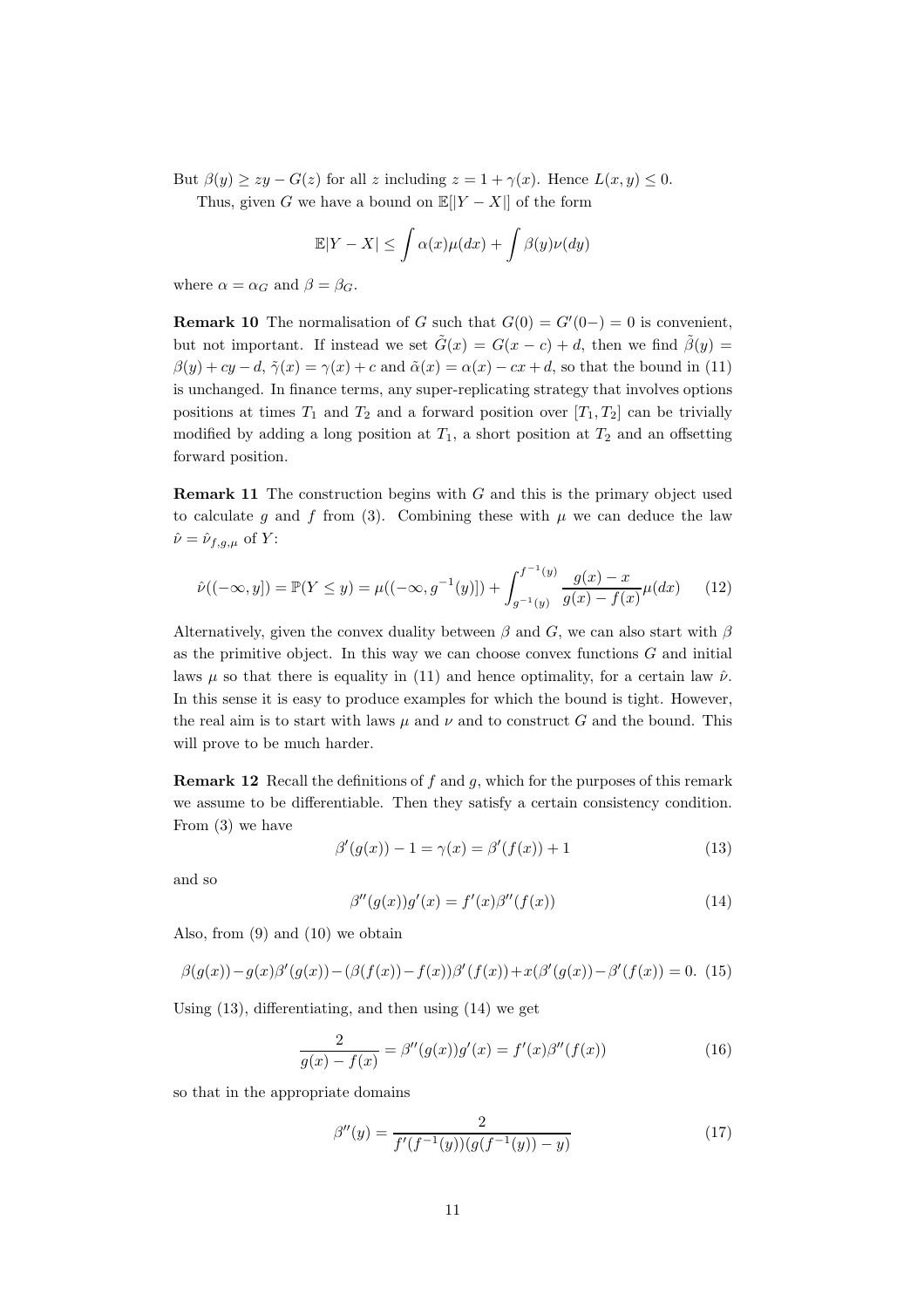and

$$
\beta''(y) = \frac{2}{g'(g^{-1}(y))(y - f(g^{-1}(y)))}.
$$
\n(18)

Alternatively we can rewrite (15) as

$$
0 = \int_{f(x)}^{g(x)} (y - x)\beta''(y) dy
$$
 (19)

which after substituting with (17) and some manipulations yields

$$
0 = \int_{g^{-1}(y)}^{f^{-1}(y)} \frac{(g(z) - f^{-1}(y))}{g(z) - f(z)} dz.
$$
 (20)

Substituting using the first inequality in (16), then changing variable and integrating, and finally using (13) we obtain

$$
\int_{g^{-1}(f(x))}^{x} \frac{2}{g(z) - f(z)} dz = \int_{f(x)}^{g(x)} \beta''(y) dy = 2,
$$
\n(21)

so that

$$
1 = \int_{g^{-1}(y)}^{f^{-1}(y)} \frac{1}{g(z) - f(z)} dz,
$$
\n(22)

and then  $(20)$  is equivalent to

$$
\int_{g^{-}}^{f^{-1}(y)} \frac{g(z)}{g(z) - f(z)} dz = f^{-1}(y)
$$
\n(23)

with a related expression interchanging the roles of  $f$  and  $g$ .



Figure 2: A representation of functions  $f$  and  $g$ .

In particular, given f and g we can define a candidate convex function  $\beta$  via (17) and (18), but when the construction of Section 5 is applied to this candidate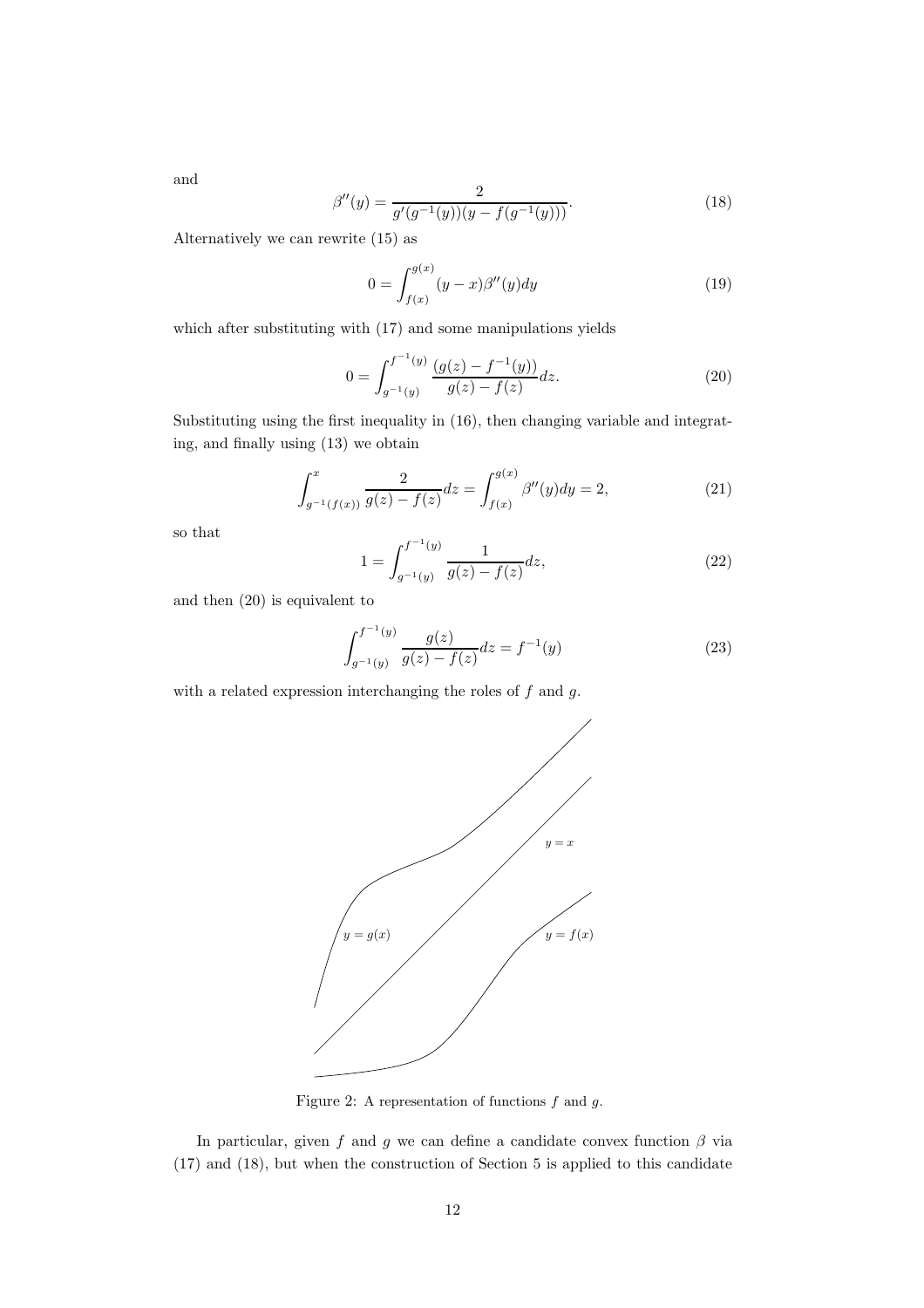β we will only recover the original f and q if (23) holds. Equations (22) and (23) play the role of global consistency conditions on the functions  $f, g$  which determines whether they are associated with optimal constructions. Note that it is a non-local condition in that it relates  $f$  and  $g$  over whole intervals and not at isolated points. We will use this consistency condition to select the optimal solution  $(f, g)$  from the many which lead to embeddings.

**Remark 13** The bound is attained if  $Y \in \{f(X), g(X)\}\)$ , or equivalently if the stopping rule  $\tau$  is of the form  $\tau = \tau(f, g, B_0) = \inf\{u : B_u \in \{f(B_0), g(B_0)\}\}\.$  In that case we have an alternative representation of the bound<sup>7</sup> as

$$
2\mathbb{E}\left[\frac{(g(X) - X)(X - f(X))}{(g(X) - f(X))}\right],\tag{24}
$$

at least in the case where  $\mu$  and  $\nu$  have densities and  $f, g$  and their inverses are continuous and differentiable. The expression (24) follows directly from the fact that  $\mathbb{P}(Y = f(x)|B_0 = x) = (g(x) - x)/(g(x) - f(x))$ . This expression can also be derived via calculus from (12) using the definitions of  $\alpha$  and  $\beta$ .

### 6 Examples

## **6.1** Example: Quadratic functions  $G(x) = x^2/2k$ .

In this case  $\beta(y) = ky^2/2$ ,  $H(z) = z/k$ ,  $\gamma(z) = zk$ ,  $\alpha(x) = (1 - k^2 x^2)/2k$ . We immediately recover the result in the opening remarks of Section 4:  $\mathbb{E}[|Y - X|]$  <  $k\mathbb{E}[Y^2 - X^2]/2 + 1/2k$ . This result can be optimised by appropriate choice of k.

We have  $g(x) = x + k^{-1}$  and  $f(x) = x + k^{-1}$ . If  $k = 1$  and  $\mu \sim U[-1, 1]$ , then recalling that  $\hat{\nu}(f, g, \mu) = \mathcal{L}(B_{\tau} : B_0 \sim \mu, \tau = \inf\{u > 0 : B_u \in \{f(B_0), g(B_0)\}\}),$ we have that  $\hat{\nu} \sim U[-2, 2]$  and  $H(\mu, \hat{\nu}) = 1$ .

#### 6.2 Example: Entropy

For this example it is natural to assume that  $X$  and  $Y$  are non-negative random variables, scaled to have unit mean.

Take  $G(x) = Ae^{x/\xi}$ . Then

$$
\beta(y) = \xi(y \ln y - y \ln(A/\xi) - y)
$$

$$
\gamma(w) = \xi \ln(w/A \sinh(1/\xi))
$$

and

$$
\alpha(x) = -\xi(x \ln x) + \xi x \ln(A \sinh(1/\xi)) + x \coth(1/\xi)
$$

The bound is

$$
\mathbb{E}[|Y - X|] \le \mathbb{E}[\beta(Y) + \alpha(X)] = \xi \mathbb{E}[Y \ln Y - X \ln X] + J(\xi)
$$

<sup>7</sup>Observe that  $f(x) \leq x \leq q(x)$  and so  $(q(x) - x)(x - f(x))/(q(x) - f(x)) \leq \min\{q(x) - x, x$  $f(x)$ . Hence in (24) it is appropriate to use the convention that  $0 \times 0/0 = 0$ .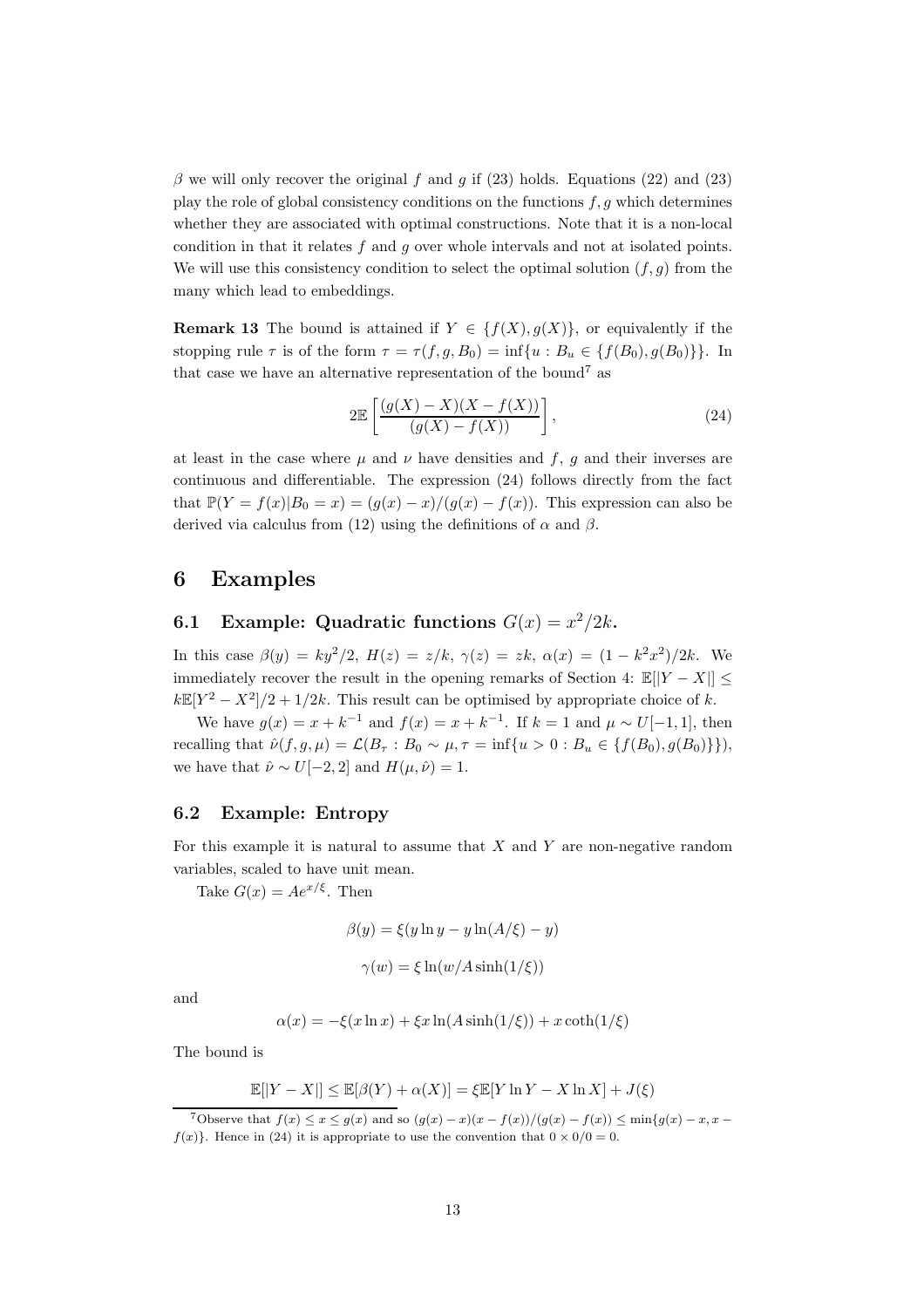where

$$
J(\xi) = \xi \ln \xi - \xi + \xi \ln(\sinh(1/\xi)) + \coth(1/\xi).
$$

Note that J is a decreasing convex function on  $\mathbb{R}^+$ , with  $J(0) = 2$ . (The fact that  $J(0) = 2$  corresponds to the trivial bound  $\mathbb{E}[Y - X] \leq \mathbb{E}[Y] + \mathbb{E}[X] = 2.$ 

Let  $\tilde{J}$  be the convex dual to  $J$ , so that

$$
\tilde{J}(z) = \inf_{\xi > 0} (\xi z + J(\xi)).
$$

Then

**Proposition 14** Let  $X$  and  $Y$  be positive random variables each with unit mean and such that  $\mathbb{E}[Y|X] = X$ . Suppose that  $\mathbb{E}[Y \ln Y - X \ln X] \leq \Delta$ . Then

$$
\mathbb{E}|Y - X| \le \tilde{J}(\Delta).
$$

The bound is tight, in the sense that for each  $\Delta > 0$  there exists a pair  $(X, Y)$  with  $\mathbb{E}[Y \ln Y - X \ln X] = \Delta$  for which  $\mathbb{E}[Y - X] = \tilde{J}(\Delta)$ .

**Corollary 15** We have  $J(\xi) \le \min\{1/(2\xi), 2\}$ , and then  $\tilde{J}(z) \le \sqrt{2z} \wedge 2$ . It follows that  $\mathbb{E}|Y - X| \leq \sqrt{2\Delta} \wedge 2$ .

**Corollary 16** If X and Y satisfy the hypotheses of Proposition 14 but have mean c then  $\mathbb{E}|Y - X| \leq c\tilde{J}(\Delta/c)$ .

Note that, unlike in the quadratic example, the pre-multiple A plays no role in the final bound. Note further that as for the quadratic example,  $\alpha$  takes the same functional form as  $\beta$ , so we get this very nice inequality involving the entropies of the two distributions. This makes the resulting inequality particularly attractive, but is a special feature of these examples.

We discuss the financial implications of this bound in Section 10 below. For this example we have that  $q(x) = xe^{1/\xi}/(\xi \sinh(1/\xi))$  and  $f(x) = xe^{-1/\xi}/(\xi \sinh(1/\xi))$ . Both these functions are linear which makes it particularly simple to construct examples where the bound is attained. If  $X$  has an exponential distribution, then the construction yields  $Y$  which is a mixture of two exponentials.

#### 6.3 Example: Multiplicity of Embeddings

Suppose  $\mu \sim U[-1, 1]$  and  $\nu \sim U[-2, 2]$ . We know from Example 6.1 that  $H(\mu, \nu)$  = 1, and that for the optimal construction  $f(x) + 1 = x = g(x) - 1$ . Our goal in this example is to show that this is not the only pair  $(f, g)$  for which  $\hat{\nu}(f, g, \mu) = \nu$ .

Fix  $a \in (-1,1)$  and suppose we have increasing functions  $f: [-1,1] \mapsto [-2, a]$ and  $g : [-1, 1] \mapsto [a, 2]$ . For  $\hat{\nu}(f, g, \mu)$  to equal  $\nu$  we must have

$$
g'(z) = \frac{2(z - f(z))}{g(z) - f(z)}, \qquad f'(z) = \frac{2(g(z) - z)}{g(z) - f(z)}.
$$

Define  $v_a(z) = (4 - 4az + a^2)^{1/2}$ . Then, recall  $g(-1) = a = f(1)$  and  $g(1) = 2$  $-f(-1)$ ,  $g(z) = z + a/2 + v_a(z)/2$  and  $f(z) = z + a/2 - v_a(z)/2$ . For each  $a \in$  $(-1, 1)$  this construction defines an embedding of  $\nu$ . However at most one of these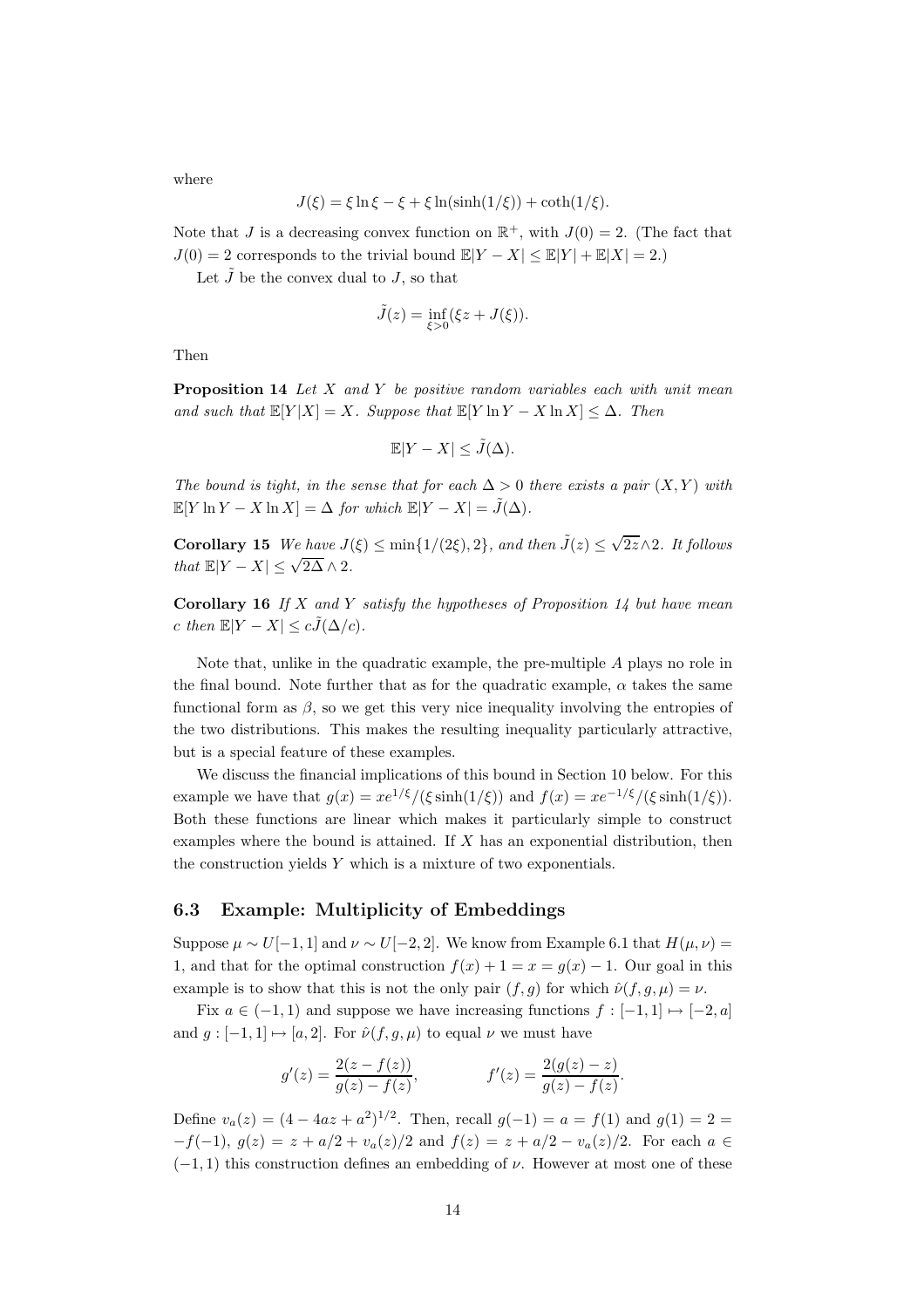constructions can be associated with the embedding which maximises  $E|Y - X|$ , and this will be the one for which  $f$  and  $g$  satisfy the global consistency condition.

We can define a candidate  $\beta$  from (19) and then  $\beta''(y) = w_a(y)$  where  $w_a(y) =$  $(1 - ay + a^2)^{1/2}$ . However, if we consider (20) for  $y = a$  we get

$$
\int_{g^{-1}(a)}^{f^{-1}(a)} \frac{g(x)}{(g(x) - f(x))} dx = \int_{-1}^{1} \frac{x + a/2 + v_a(x)/2}{v_a(x)} dx = 1 + \frac{2}{3}a
$$

This is equal to  $f^{-1}(a) = 1$  if and only if  $a = 0$ , so that out of the many pairs  $(f, g)$  which embed  $(\mu, \nu)$  only the pair defined from  $a = 0$  is consistent with a construction based upon a convex function  $\beta$ .

# 7 Constructing bounds given the marginals

In the previous section we derived upper bounds on  $\mathbb{E}[|Y - X|]$  by considering families of functions derived from a convex function G. There is a one-to-one relationship between G and  $\beta$ , and so from either it is possible to deduce expressions for  $\alpha$  and  $γ$ , and thence, at least in the regular case where G and β are smooth and strictly convex, we can obtain expressions for the monotonic functions  $f$  and  $g$ . Finally, conditional on the law  $\mu$  for X we can find a bound for  $\mathbb{E}[|Y - X|]$ .

The construction gives a bound for any feasible law  $\nu$  of Y but the bound is attained only for a particular law  $\nu = \hat{\nu}(f, g, \mu)$ .

The issue is to reverse this construction, and given  $\mu$  and  $\nu$  to find G or  $\beta$  for which we can construct a best bound. Alternatively, given  $\mu$  and  $\nu$  we want to minimise the right-hand-side of  $(11)$  over G and more especially to prove this gives the lowest possible upper bound on  $H(\mu, \nu)$ . A related problem is to find functions  $f(x) < x < g(x)$ , such that a construction of the form  $Y \in \{f(X), g(X)\}\$ is optimal for the problem. This is complicated by the fact that it is not sufficient simply to find f, g such that if  $X \sim \mu$  and both  $\mathbb{E}[Y|X] = X$  and  $Y \in \{f(X), g(X)\}\)$  then  $Y \sim \nu$ .

Lemma 17 Suppose f, g are strictly increasing, continuous and differentiable and f, g solve (22) and (20). Then if  $\beta$  is given by the solution of (16), G is the convex dual of  $\beta$  and  $\alpha = \alpha_G$  then

$$
H(\mu, \nu) = \int \alpha(x) \mu(dx) + \int \beta(y) \nu(dy).
$$

where  $\nu = \hat{\nu}(f, g, \mu)$ .

**Proof:** Given f and g satisfying (22) and (20) we can define  $\beta$  via (16), or the equivalent expressions (17) or (18). Given that (17) and (18) define  $\beta''$  in two different ways it should be checked that these two definitions do not lead to an inconsistency or self-contradiction. In fact differentiation of (22) shows that (17) follows from (18) and vice-versa.

It follows from (20) and (17) that

$$
0 = \int_{f(x)}^{g(x)} (y - x)\beta''(y)dy.
$$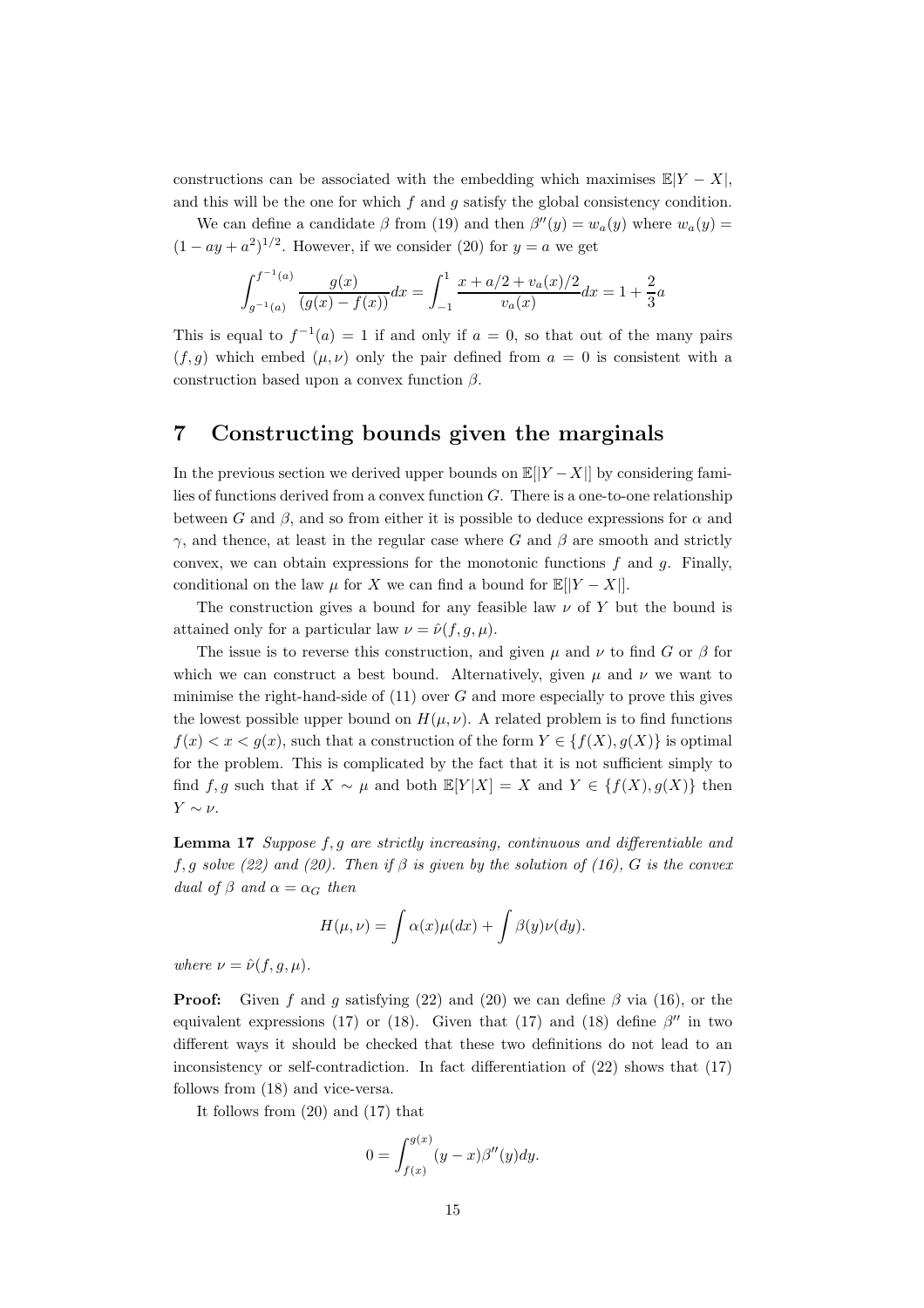Integrating the right-hand-side it follows that (15) holds and we can define  $\alpha$ via either (9) or (10). From the equivalence of these two representations (and  $\beta''(g(x)g'(x)) = \beta''(f(x)f'(x))$  we deduce as in (21) that  $2 = \beta'(g(x)) - \beta'(f(x))$ . Let  $\gamma(x) = \beta'(g(x)) - 1 = \beta'(f(x)) + 1$ , then we have a triple  $\alpha, \beta, \gamma$ . Moreover, since the tangents to  $\beta$  at  $f(x)$  and  $g(x)$  intersect at  $(x, -\alpha(x))$  it is clear that when we define  $\phi(\gamma(x) + 1)$  and  $\phi(\gamma(x) - 1)$  we recover g and f respectively. By hypothesis,  $\tau(f, g, \mu)$  embeds  $\nu$  so that  $H(\mu, \nu) = H(\mu, \hat{\nu}(f, g, \mu)) \ge \int \alpha(x) \mu(dx) + \int \beta(y) \nu(dy)$ , the inequality following from the fact that  $H(\mu, \nu)$  is a supremum over all embeddings. The reverse inequality follows from Theorem 9.

The lemma provides a partial result, but it still remains to show that it is possible to find  $f, g$  which solve (22) and (20) and the embedding condition (12). It seems very difficult to exhibit  $f, g$  which solve this problem. Instead we will approximate  $\nu$  with a discrete distribution for which we can prove that an appropriate function  $\beta$  exists, and derive the required result by taking limits.

# 8 Optimal upper bounds

The goal of this section is to find the value of  $H(\mu, \nu)$  for arbitrary measures on  $\mathbb{R}^+$ , by finding an upper bound, and by showing the bound is attained. The approach is to begin with a point mass  $\mu$  and a discrete measure  $\nu$ , and to progress to the full problem via a series of extensions.

#### 8.1 The discrete case: preliminary results

Suppose that  $X \sim \mu$  and  $Y \sim \nu$  (with  $\mu \prec \nu$ ) are discrete, centred random variables with finite support. Denote the atoms by  $\mu_i = \mu({x_i})$  and  $\nu_j = \nu({y_j})$ , where the points  $\{x_i\}$  and  $\{y_i\}$  are ordered such that  $x_1 < x_2 < \cdots < x_m$  and  $y_1 < y_2 <$  $\cdots < y_n$ . The problem is to find sup<sub>(X,Y)∈M(µ,v)</sub>  $\mathbb{E}|Y - X|$ . In this simple setting this can be written as a finite linear programme:

$$
\max_{\rho_{ij}} \left( \sum_{i,j} \rho_{ij} |y_j - x_i| \right) \tag{25}
$$

subject to the constraints

$$
\sum_{j} \rho_{ij} = \mu_i, \quad \sum_{i} \rho_{ij} = \nu_j, \quad \sum_{j} \rho_{ij} (x_i - y_j) = 0, \quad \rho_{ij} \ge 0.
$$
 (26)

The associated dual problem is to find

$$
\min_{\alpha_i,\beta_j\gamma_i}\left(\sum_i\alpha_i\mu_i+\sum_j\beta_j\nu_j\right),\,
$$

where  $\alpha_i, \beta_j, \gamma_i$  are chosen to satisfy  $L(x_i, y_j) \leq 0$  for all i and j, where, in turn,

$$
L(x_i, y_j) = |x_i - y_j| - \alpha_i - \beta_j - \gamma_i(x_i - y_j).
$$

By the complementary slackness condition we have that for an optimum  $\rho_{ij}L(x_i, y_j) =$ 0.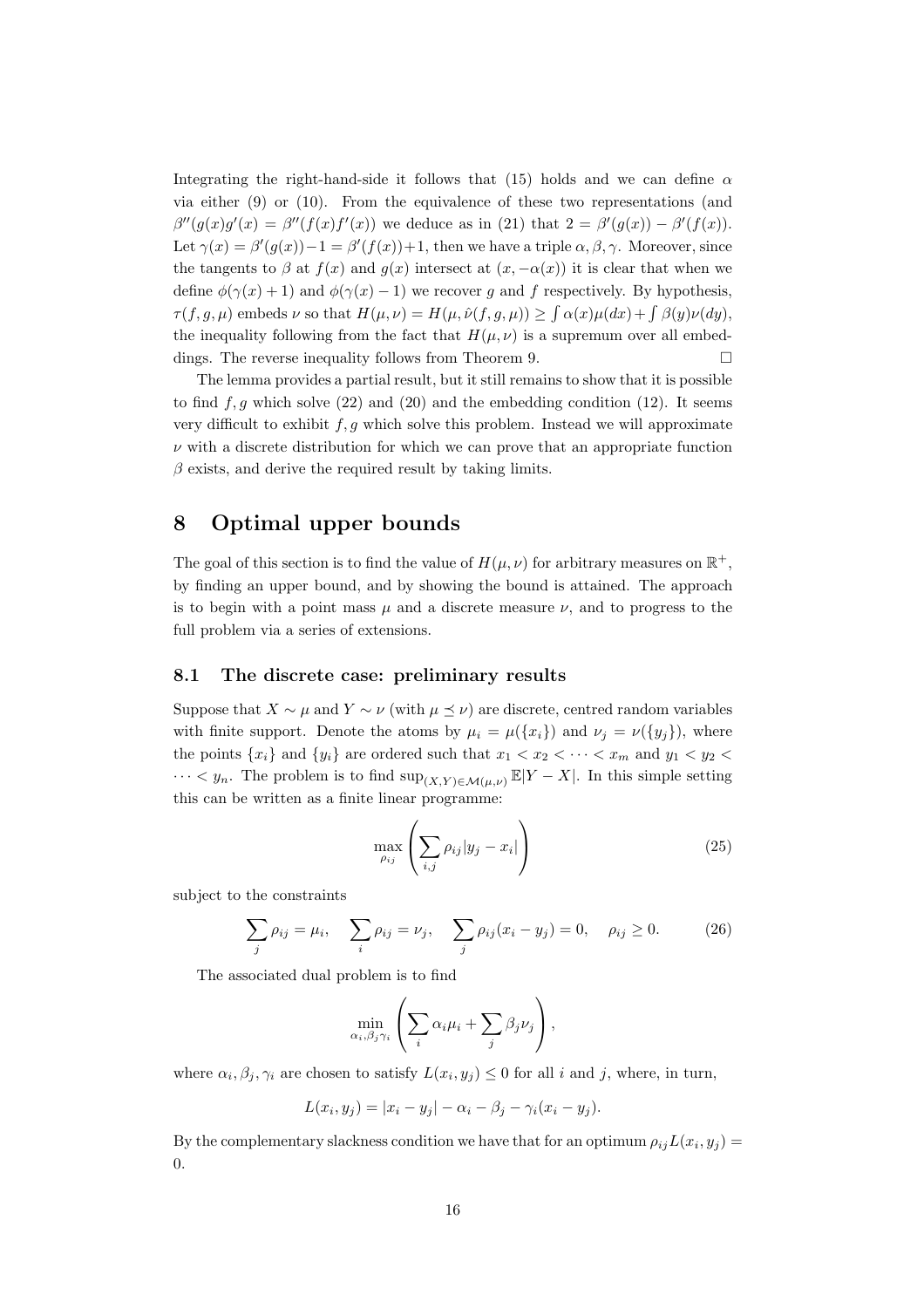Given the constants  $\beta_i$  we can define a function  $\beta(y)$  via  $\beta(y_i) = \beta_i$  and by linear interpolation between these points, with  $\beta(y) = \infty$  outside  $[y_1, y_n]$ . Then also we can define  $L(x_i, y) = |x_i - y| - \alpha_i - \beta(y) - \gamma_i(x_i - y)$ .

The primal problem is feasible and therefore has a solution and the values of the primal and dual problems are equal, (for this fundamental result see Gale, Kuhn and Tucker [9], or for a recent treatment Vanderbei [19]).

**Lemma 18** The solution of the linear programme is such that  $\beta(y)$  is convex in y and  $\gamma_i$  is increasing in i. Further, if  $y_j > x_i$  and  $\rho_{ij} > 0$  then  $\rho_{kl} = 0$  for all  $(k, l)$ for which  $(k \lt i, l > j)$  and if  $y_j \lt x_i$  and  $\rho_{ij} > 0$  then  $\rho_{kl} = 0$  for all  $(k, l)$  for which  $(k > i, l < j)$ .

**Proof:** Suppose  $\beta(y)$  is not convex. Then for some  $j \in \{2, ..., n-1\}$ 

$$
\beta_j > \beta_{j+1} \frac{(y_j - y_{j-1})}{(y_{j+1} - y_{j-1})} + \beta_{j-1} \frac{(y_{j+1} - y_j)}{(y_{j+1} - y_{j-1})}.
$$

Fix i and suppose first that  $x_i \leq y_j$ . Then from the fact that  $L(x_i, y_k) \leq 0$  for  $k = j \pm 1$  we obtain

$$
\beta_{j+1} \geq \alpha_i - (1 + \gamma_i)x_i + (1 + \gamma_i)y_{j+1} \n\beta_{j-1} \geq \alpha_i - (1 + \gamma_i)x_i + (1 + \gamma_i)y_{j-1}
$$

and we conclude that  $\beta_j > \alpha_i - (1 + \gamma_i)x_i + (1 + \gamma_i)y_j$ . Hence  $L(x_i, y_j) < 0$  and  $\rho_{ij} = 0.$ 

A similar argument (but replacing  $(\gamma_i + 1)$  with  $(\gamma_i - 1)$ ) applies if  $x_i > y_j$  and then  $\rho_{ij} = 0$  for all *i*. Hence  $\sum_i \rho_{ij} = 0$ , a contradiction.

Now consider the monotonicity of  $\gamma$ . We want to show that if  $x_k > x_i$  then  $\gamma_k > \gamma_i$ . We consider two cases depending on whether  $(x_k, -\alpha_k)$  lies above or below the tangent to  $\beta$  with slope  $\gamma_i + 1$ .

Suppose  $(x_k, -\alpha_k)$  lies strictly below the line  $y = -\alpha_i + (1 + \gamma_i)(x - x_i)$ . This condition can be rewritten as  $(\alpha_i + x_i(1 + \gamma_i)) < (\alpha_k + x_k(1 + \gamma_i)).$ 

We know there exists  $y > x_k$  for which  $L(x_k, y) = 0$ . (In particular, there exists  $\rho_{kj} > 0$  for which the associated  $y_j > x_k$  and then  $L(x_k, y_j) = 0$ .) Then

$$
0 = L(x_k, y) = (y - x_k)(1 + \gamma_k) - \alpha_k - \beta(y)
$$
  
= 
$$
[(y - x_i)(1 + \gamma_i) - \alpha_i - \beta(y)] + [(y - x_k)(\gamma_k - \gamma_i)]
$$
  
+ 
$$
[(\alpha_i + x_i(1 + \gamma_i)) - (\alpha_k + x_k(1 + \gamma_i))].
$$

The first and last of the square-bracketed terms are negative since  $L(x_i, y) \leq 0$  and by the hypothesis that  $(x_k, -\alpha_k)$  lies below the tangent, and hence  $\gamma_k > \gamma_i$ .

If  $(x_k, -\alpha_k)$  lies at or above the line  $y = \alpha_i + (1 + \gamma_i)(x - x_i)$ , then it must lie strictly above the tangent to  $\beta$  with slope  $\gamma_i-1$ , so we must have  $(\alpha_i+x_i(\gamma_i-1))$  $(\alpha_k + x_k(\gamma_i - 1))$ . Then by a similar argument to before we find for some  $y < x_k$ that  $0 = L(x_k, y) > (x_k - y)(\gamma_i - \gamma_k).$ 

Finally, suppose  $\rho_{ij} > 0$  for  $y_j > x_i$  and  $\rho_{kl} > 0$  for  $(k > i, l < j)$ . We want to obtain a contradiction. By definition,

$$
0 \geq L(x_k, y_j) + L(x_i, y_l)
$$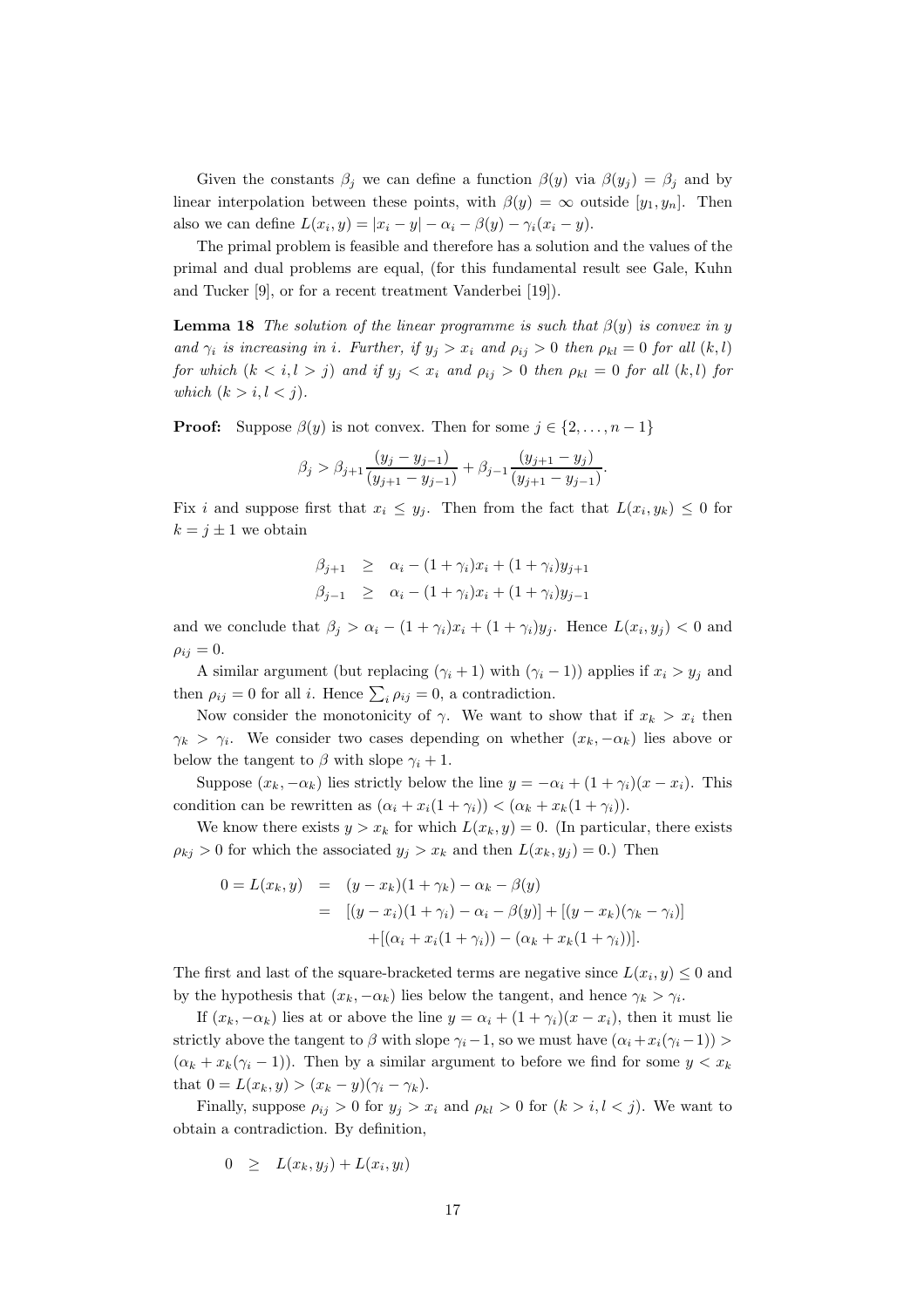= 
$$
((y_j - x_k)(1 + \gamma_k) - \beta_j - \alpha_k) + ((y_l - x_i)(1 + \gamma_i) - \beta_l - \alpha_i)
$$
  
\n=  $L(x_i, y_j) + L(x_k, y_l) + (\gamma_k - \gamma_i)(y_j - y_l)$   
\n=  $(\gamma_k - \gamma_i)(y_j - y_l) > 0$ 

The reverse case for  $y_j < x_i$  is similar.

In the discrete case,  $\beta$  is piecewise linear or equivalently  $\beta''$  is a purely atomic measure. For this reason  $\phi \equiv (\beta')^{-1}$  is not uniquely defined and the same applies to f and g. For this reason we need an alternative parameterisation. The same issue can arise whenever  $\mu$  has atoms, and in these cases it is convenient to introduce some independent randomisation.

Define  $F_X(x) = \mu((-\infty, x])$  and let U be a uniform random variable on [0, 1]. Then  $F_X^{-1}(U) \sim \mu$ , and our approach for considering the case where X is not a continuous random variable is to condition on  $U$  rather than  $X$ , and to define a trio of increasing functions,  $p < q < r$  with domain [0, 1]. In particular, we suppose  $B_0 \equiv X = q(U)$  (so that  $q \equiv F_X^{-1}$ ), and we try to find  $p : [0,1] \mapsto \mathbb{R}$  and  $r : [0, 1] \mapsto \mathbb{R}$  such that if

$$
\tau_{p,q,r} = \inf\{t : B_t \notin (p(U), r(U)) | B_0 = q(U)\}\tag{27}
$$

then  $Y \equiv B_{\tau} \sim \nu$ . The relationships between  $f, g$  and  $p, r$  are that  $f \equiv p \circ q^{-1}$  and  $g \equiv r \circ q^{-1}.$ 

The embedding condition (recall (12)) becomes

$$
\nu((-\infty, y]) = \int_0^1 du I_{\{r(u) \le y\}} + \int_0^1 du I_{\{p(u) \le y < r(u)\}} \frac{r(u) - q(u)}{r(u) - p(u)} \tag{28}
$$

Note that he embedding condition is easiest to express in terms of the functions  $p, q$ and  $r$ , whereas it is more natural to describe the 'global consistency condition' as conditions on  $f$  and  $g$ .

# 8.2 The discrete case: determining  $p, q$  and r for the case of constant X

Suppose that  $\mu = \delta_x$ , the unit mass at x. If  $\nu = \delta_x$  then we take  $p(u) = q(u)$  $r(u) = x$ . Otherwise, suppose that Y has law mean x and takes values  $y_{k_1} < \ldots <$  $y_{k_m} < x \le y_{j_1} < \ldots < y_{j_n}$  with probabilities  $\nu_{k_1}, \ldots, \nu_{k_m}$  and  $\nu_{j_1}, \ldots \nu_{j_n}$ .

The aim is to construct increasing functions  $p(u) < x < r(u)$  such that if  $U \sim U[0,1]$  and  $\tau(u) = \inf\{s \geq 0 : B_s \in \{p(u), r(u)\}\}\$  then  $B_{\tau(U)} \sim \nu$ . (The resulting construction is the analogue of Skorokhod's original solution of the SEP, Skorokhod [17]).

The construction proceeds by induction: clearly if  $m = 1 = n$ , then we take  $p \equiv p(u) = y_{k_1}$  and  $r \equiv r(u) = y_{j_1}$  and the martingale condition forces  $\nu_{j_1} =$  $(x - y_{k_1})/(y_{j_1} - y_{k_1})$ . Note that in this case

$$
\mathbb{E}|Y - X| = 2\frac{(r - x)(x - p)}{(r - p)} = 2\int_0^1 \left[ \frac{(r(u) - x)(x - p(u))}{r(u) - p(u)} \right] du.
$$

So suppose  $m + n > 2$ . Let  $u_1 = (y_{j_1} - y_{k_1}) \min\{\nu_{j_1}/(x - y_{k_1}), \nu_{k_1}/(y_{j_1} - x)\}.$ For  $u \leq u_1$  we set  $p(u) = y_{k_1}$  and  $r(u) = y_{j_1}$ . Without loss of generality, suppose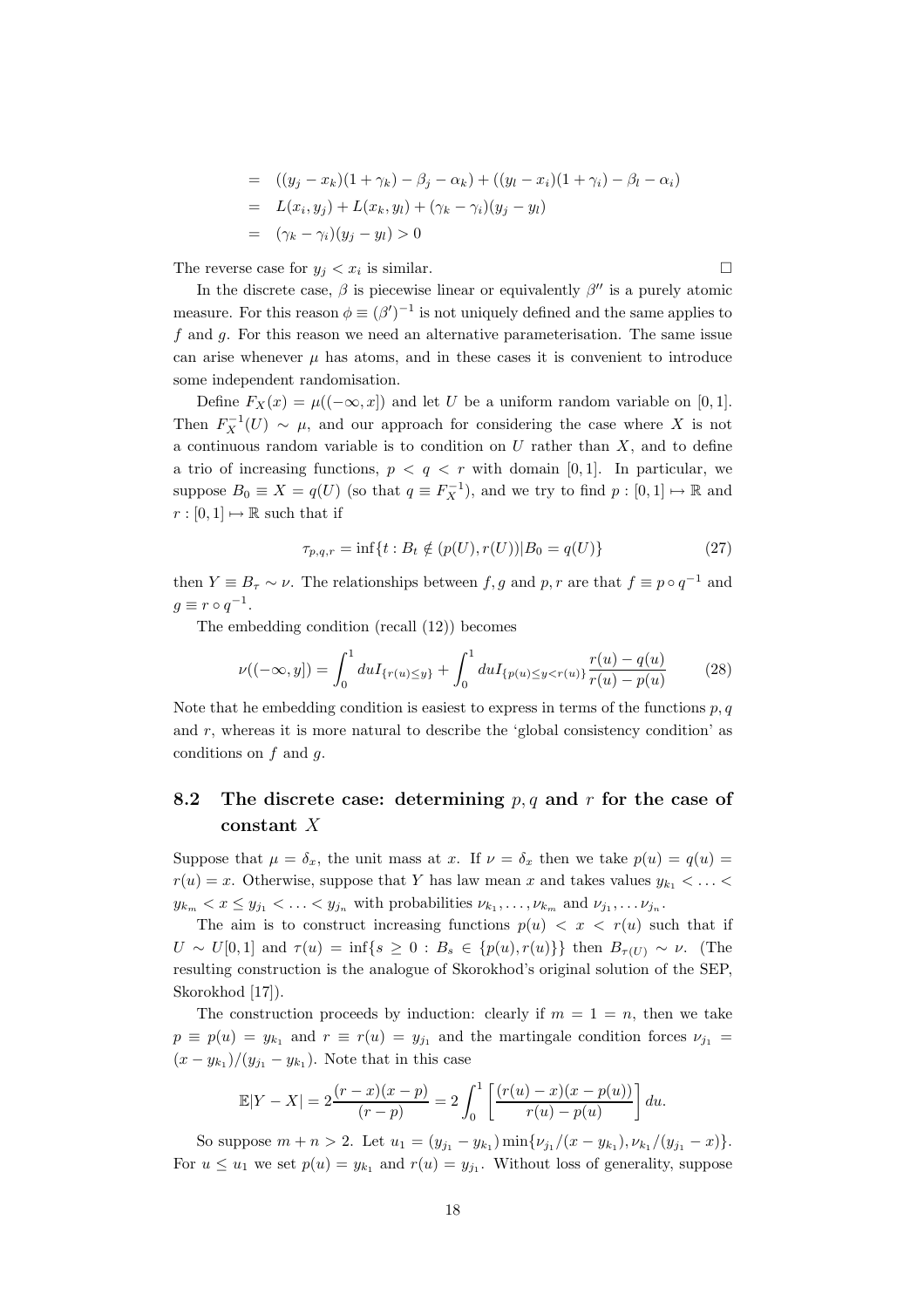

Figure 3: The functions  $p, q, r$  in the discrete case. In this example the measure  $\nu$  places mass on  $\{y_1 < \cdots < y_6\}$  and  $\mu$  places mass on  $\{x_1 < \cdots < x_4\}$ .

 $\nu_{j_1}/(x-y_{k_1}) \leq \nu_{k_1}/(y_{j_1}-x)$ . (This will necessarily be the case if  $y_{j_1}=x$ .) Then  $\mathbb{P}(Y = y_{j_1}, U \le u_1) = u_1(x - y_{k_1})/(y_{j_1} - y_{k_1}) = \nu_{j_1}$  and  $\mathbb{P}(Y = y_{k_1}, U \le u_1) =$  $u_1(y_{j_1}-x)/(y_{j_1}-y_{k_1}) \leq \nu_{k_1}$ . Conditional on  $U \leq u_1$  we have embedded the mass at  $y_{j_1}$  and some of the mass at  $y_{k_1}$ , and so conditional on  $U > u_1$  we must have that Y does not take the value  $y_{j_1}$ . Since, U conditioned on  $U > u_1$  is again a uniform random variable we can use the inductive hypothesis to complete the construction.

In this way we construct increasing functions p and r with  $p(0) = y_{k_1}, p(1) =$  $y_{k_m}, r(0) = y_{j_1}, r(1) = y_{j_n}.$  It also follows that  $\mathbb{E}[|Y - X|] = u_1 \mathbb{E}[|Y - X|]U \leq$  $u_1$ ] +  $\mathbb{E}[|Y - X|; U > u_1]$ , and applying the inductive hypothesis to the latter we again get

$$
\mathbb{E}|Y - X| = 2 \int_0^1 \left[ \frac{(r(u) - x)(x - p(u))}{r(u) - p(u)} \right] du.
$$

# 8.3 The discrete case: determining  $p, q$  and r for the case of general X

The extension to random variables  $X$  taking finitely many values is straightforward — if  $X = q(U)$  then conditioning on the value  $X = x$  is equivalent to conditioning on  $q^{-1}(x-) < U \leq q^{-1}(x+)$  — and then the solutions for individual x can be pasted together. The results of Lemma 18 concerning where the joint measure  $\rho$ places mass are sufficient to ensure that  $r$  and  $p$  from this concatenation of solutions are increasing.

For discrete measure we have  $X = q(U)$  and  $Y \in \{p(U), r(U)\}\)$ , and by con-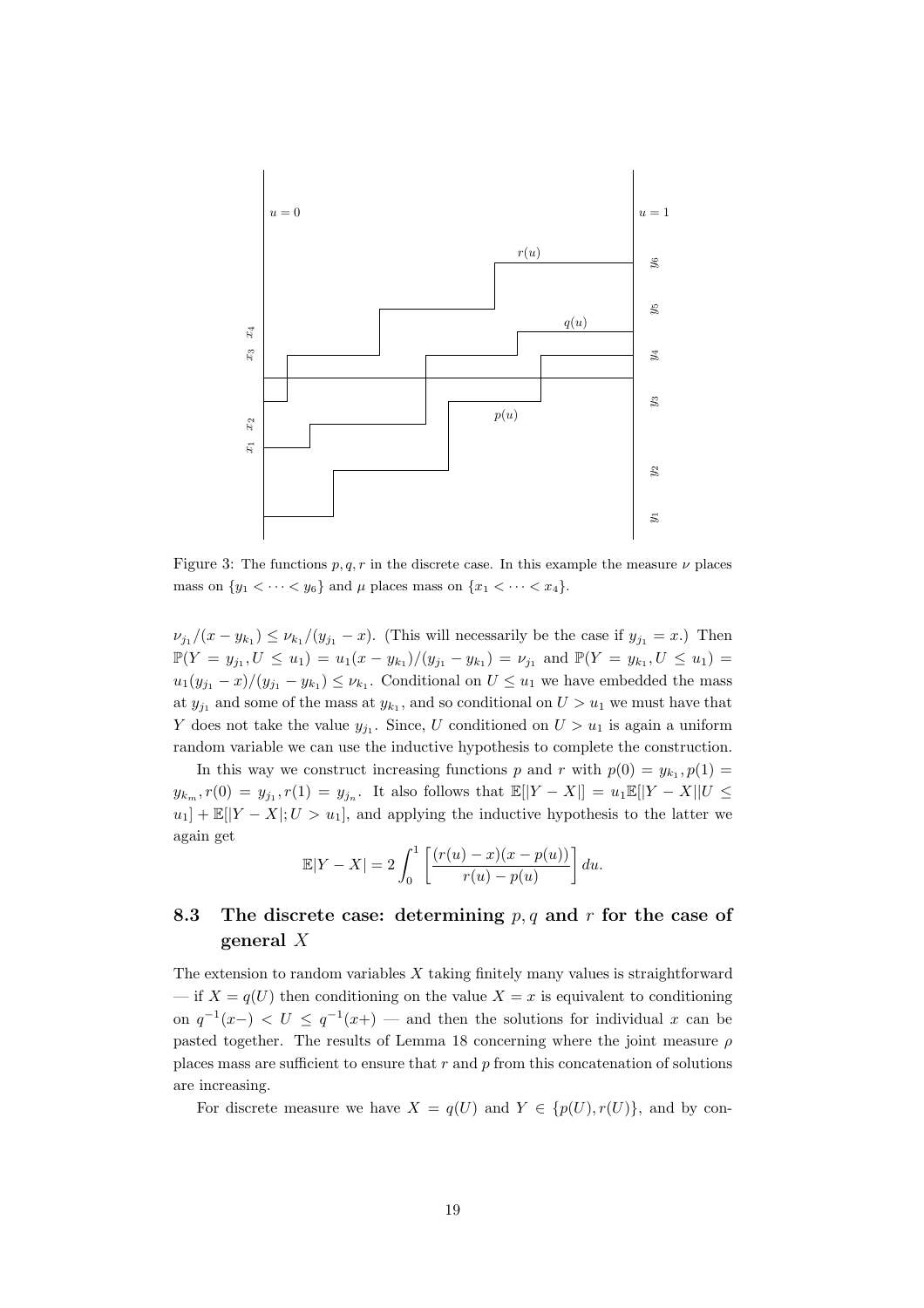struction  $Y \sim \nu$ . For the optimal p, r we have

$$
H(\mu, \nu) = 2\mathbb{E}\left[\frac{(r(U) - q(U))(q(U) - p(U))}{r(U) - p(U)}\right].
$$

In particular, if

$$
\mu = \sum_{i=1}^m \mu_i \delta_{x_i}, \qquad \qquad \nu = \sum_{j=1}^n \nu_j \delta_{y_j},
$$

then let  $(\eta_j^{(i)})_{1\leq j\leq n}$  be the distribution on  $\{y_j\}_{1\leq j\leq n}$  given by  $\eta_j^{(i)} = \rho_{ij}/\mu_i$ . For each i we use the solution of Section 8.2 to produce functions  $p_i(u) < x_i < r_i(u)$ , such that, if  $B_0^{(i)} \sim \delta_{x_i}$ ,  $U_i \sim U[0,1]$  and  $\tau_i(u) = \inf\{s \geq 0 : B_s^{(i)} \notin (p_i(u), r_i(u))\}$ then  $B_{\tau(U_i)}^{(i)} \sim \eta^{(i)}$ .

Now, with  $q = F_X^{-1}$  and  $U \sim U[0, 1]$ , we define p and r via

$$
(p(u), r(u)) = \left(p_i\left(\frac{u - \sum_{l < i} \mu_l}{\mu_i}\right), r_i\left(\frac{u - \sum_{l < i} \mu_l}{\mu_i}\right)\right) \qquad \sum_{l < i} \mu_l < u \le \sum_{l \le i} \mu_l.
$$

Then, the condition from Lemma 18 that  $y_i < x_i$  and  $\rho_{ij} > 0$  implies  $\rho_{i+1,l} = 0$  for  $l < j$  ensures that p and r so defined are increasing.

#### 8.4 General bounded measures by approximation

The idea to cover general centred measures is to approximate  $\mu$  and  $\nu$  with finite measures  $\mu^m$  and  $\nu^m$ . For these discrete problems we find the associated increasing  $p^m, q^m, r^m$ . We have to show that these sequences converge and that the limits  $p, q, r$  are associated with a construction which embeds  $\nu$  and is optimal.

Suppose that X and Y have bounded support, and suppose  $\mu^m$  and  $\nu^m$  are the approximations for  $\mu$  and  $\nu$  with support  $2^{-m}\mathbb{Z}$  (recall Section 2 where  $\eta^m$  is defined as an approximation of  $\eta$  from above), and let  $p^m, q^m, r^m$  be the associated increasing functions, the construction of which is as described in Section 8.3. For each fixed m the pair  $(X^m, Y^m)$  attains  $H(\mu^m, \nu^m)$ .

By Helley's Selection Theorem (eg Billingsley [2]) there exists a subsequence down which each of  $p^m, q^m, r^m$  and their inverses converge to  $p, q, r, p^{-1}, q^{-1}$  and  $r^{-1}$ , at least at points of continuity of the limit functions. Write  $P<sup>m</sup>$  for the inverse to  $p^m$  with similar expressions for  $q^m, r^m, p, q$  and r.

We have that

$$
\nu^m((-\infty, y]) = \int_0^1 du I_{\{r^m(u) \le y\}} + \int_0^1 du I_{\{p^m(u) \le y < r^m(u)\}} \frac{r^m(u) - q^m(u)}{r^m(u) - p^m(u)} \tag{29}
$$

and that  $\nu^m((-\infty, y]) \to \nu((-\infty, y])$  at least at continuity points of  $\nu$ . Moreover,

$$
\int_0^1 du I_{\{u \le R^m(y)\}} \to \int_0^1 du I_{\{u \le R(y)\}}
$$

since  $R^m(y) \to R(y)$  and

$$
\int_0^1 du I_{\{p^m(u)\leq y < r^m(u)\}} \frac{(r^m(u) - q^m(u))}{r^m(u) - p^m(u)} \to \int_0^1 du I_{\{p(u)\leq y < r(u)\}} \frac{(r(u) - q(u))}{r(u) - p(u)}
$$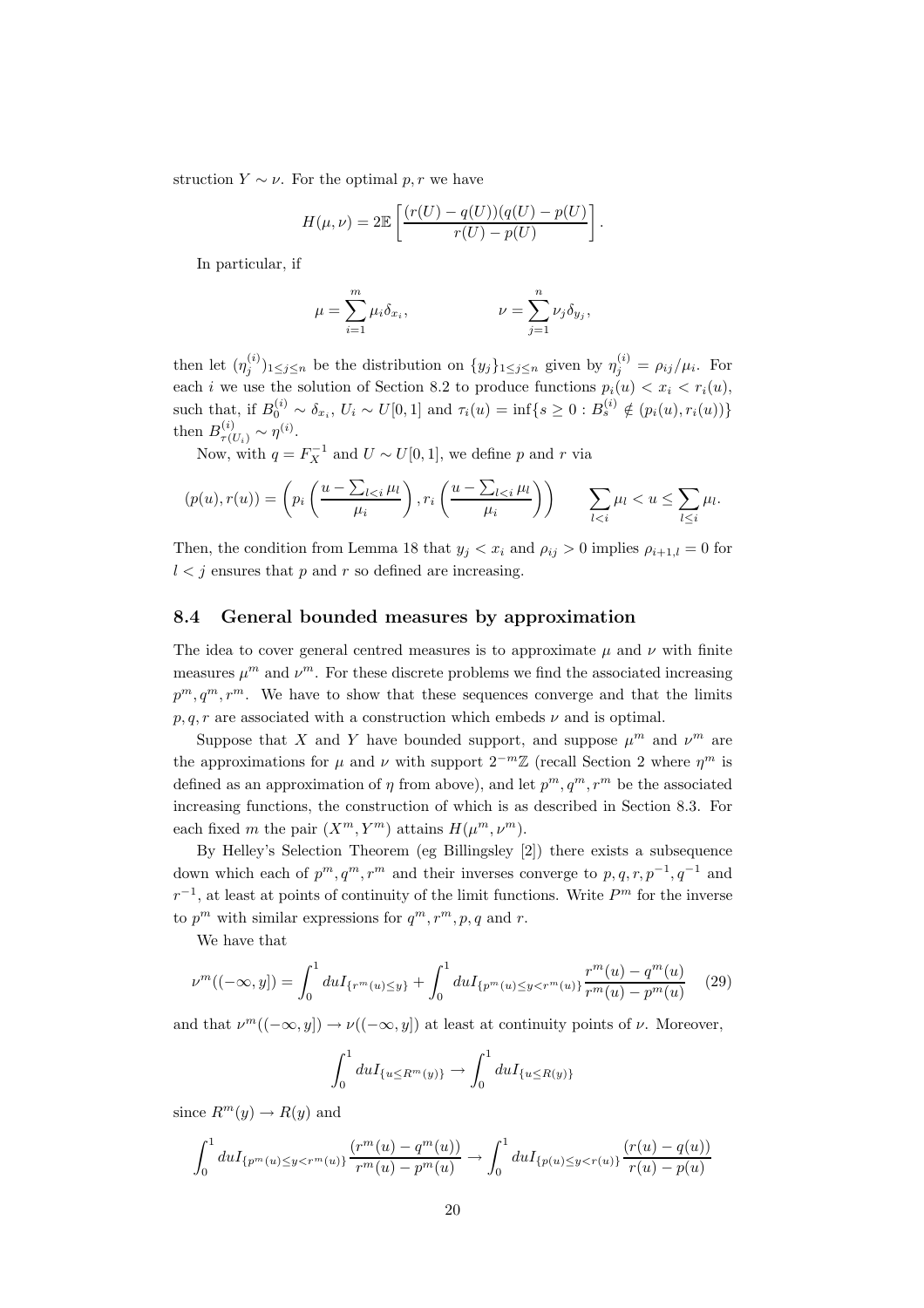since the limit function has only countably many discontinuities, and except at these discontinuities the integrand converges (and is bounded). It follows that (28) is satisfied, and  $\tau = \tau_{p,q,r}$  embeds  $\nu$ .

It remains to show that this construction is optimal. Even if it is not we have the bound

$$
H(\mu, \nu) \ge \mathbb{E}[|B_{\tau} - B_0|] = 2\mathbb{E}\left[\frac{(r(U) - q(U))(q(U) - p(U))}{r(U) - p(U)}\right].
$$
 (30)

On the other hand, by Lemma 4,  $H(\mu, \nu) \leq \liminf H(\mu^m, \nu^m)$ . But

$$
H(\mu^m, \nu^m) = 2\mathbb{E}\left[\frac{(r^m(U) - q^m(U))(q^m(U) - p^m(U))}{r^m(U) - p^m(U)}\right]
$$

$$
\rightarrow 2\mathbb{E}\left[\frac{(r(U) - q(U))(q(U) - p(U))}{r(U) - p(U)}\right]
$$

by bounded convergence, so there is equality throughout in (30).

# 8.5 Distributions on  $\mathbb{R}^+$ .

The final task is to extend the results of the previous section from bounded measures to measures on  $\mathbb{R}^+$ . Observe that results for centred distributions with bounded support extend by translation to any pair of distributions with bounded support and the same mean.

Suppose that  $\mu$  and  $\nu$  have support on  $\mathbb{R}^+$ , and that both have mean c.

From the put-call parity relation we have  $|Y - X| = 2(X - Y)^{+} + (Y - X)$  and so

$$
\hat{H}(\mu,\nu) := \sup_{(X,Y)\in\mathcal{M}} \mathbb{E}[(X-Y)^+]
$$

satisfies  $\hat{H}(\mu, \nu) = H(\mu, \nu)/2$ .

For each n set  $\tilde{X}^{(n)} = X \wedge n$  and  $\tilde{Y}^{(n)} = Y \wedge \lambda(n)$  where  $\lambda(n)$  is chosen so that  $\mathbb{E}[\tilde{X}^{(n)}] = \mathbb{E}[\tilde{Y}^{(n)}]$ . It can be shown that  $\lambda(n) \geq n$ . Then for any joint distribution of  $(X, Y)$  we have

$$
\mathbb{E}(X - Y)^{+} = \lim_{n \uparrow \infty} \mathbb{E}[(X - Y)^{+} I_{\{X < n\}}] \tag{31}
$$

and

$$
\mathbb{E}[(X - Y)^+ I_{\{X < n\}}] = \mathbb{E}[(\tilde{X}^{(n)} - \tilde{Y}^{(n)})^+ I_{\{\tilde{X}^{(n)} < n\}}] \\
\leq \mathbb{E}[(\tilde{X}^{(n)} - \tilde{Y}^{(n)})^+] \\
\leq \hat{H}(\mu^{(n)}, \nu^{(n)}),
$$
\n(32)

where  $I_A$  denotes the indicator function of the set A and  $\mu^{(n)}$  and  $\nu^{(n)}$  denote the laws of  $\tilde{X}^{(n)}$  and  $\tilde{Y}^{(n)}$ . Both  $\tilde{X}^{(n)}$  and  $\tilde{Y}^{(n)}$  are bounded random variables and so by the results of the previous section,

$$
\hat{H}(\mu^{(n)}, \nu^{(n)}) = \int_0^1 \frac{(r^{(n)}(u) - q^{(n)}(u)(q^{(n)}(u) - p^{(n)}(u))}{(r^{(n)}(u) - p^{(n)}(u))} du
$$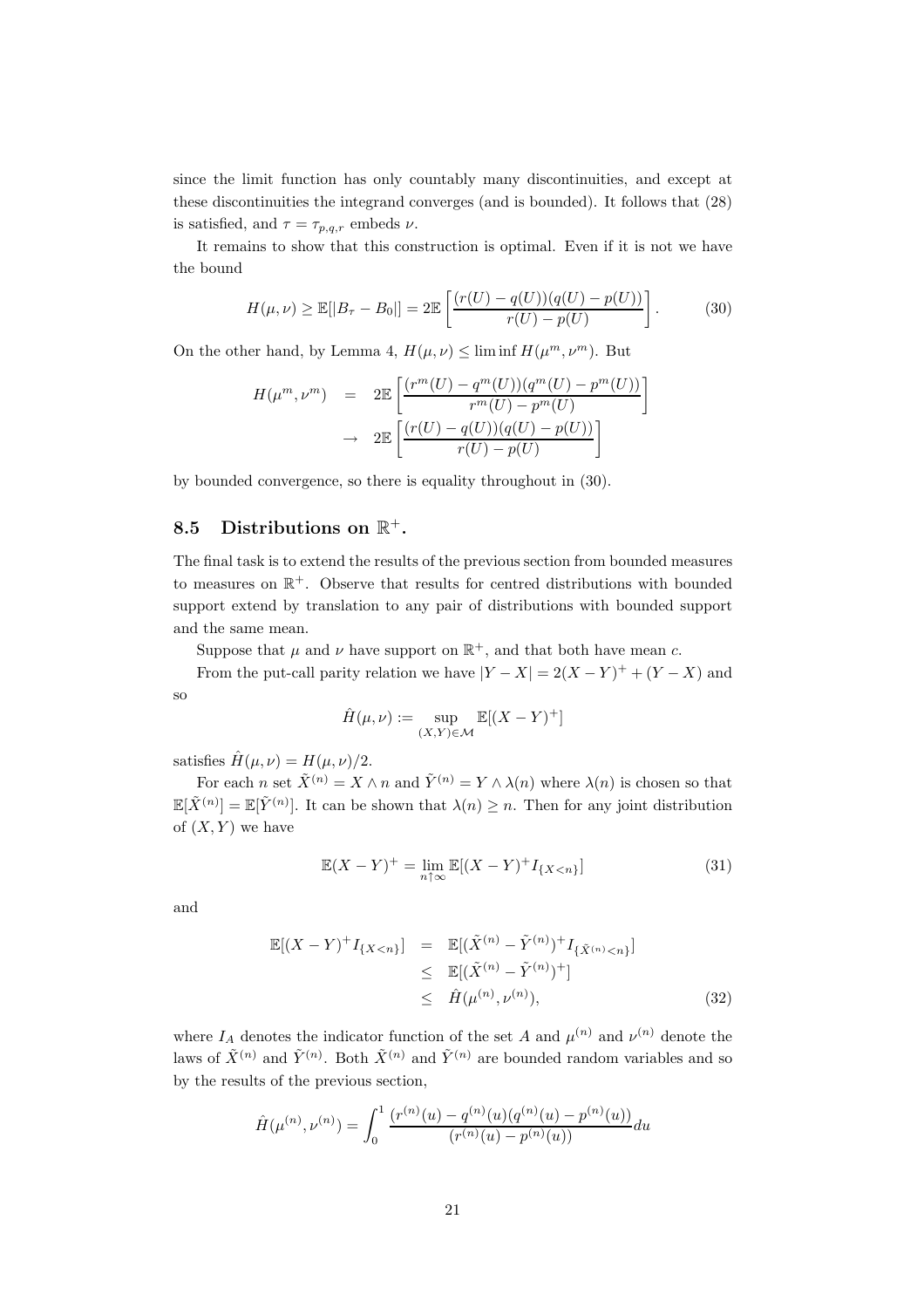for appropriate functions  $0 \le p^{(n)}(u) \le q^{(n)}(u) \le r^{(n)}(u)$ . Then

$$
\frac{(r^{(n)}(u) - q^{(n)}(u)(q^{(n)}(u) - p^{(n)}(u))}{(r^{(n)}(u) - p^{(n)}(u))} \le q^{(n)}(u) - p^{(n)}(u) \le q^{(n)}(u) \le q(u).
$$

This last inequality follows by construction, since q and  $q^{(n)}$  are inverse distribution functions of X and  $\tilde{X}^{(n)}$  respectively.

Down a subsequence if necessary we have that  $p^{(n)}$  and  $r^{(n)}$  converge to p and  $r$  say, and then by dominated convergence  $\,$ 

$$
\hat{H}(\mu^{(n)}, \nu^{(n)}) \to \int_0^1 \frac{(r(u) - q(u)(q(u) - p(u))}{(r(u) - p(u))} du.
$$
\n(33)

Combining  $(31)$ ,  $(32)$  and  $(33)$  we conclude that the right hand side of  $(33)$  is an upper bound for  $H(\mu, \nu)$ . Moreover, by the same limiting arguments as before, p, q and  $r$  define a feasible construction of a random variable  $Y$  and hence

$$
H(\mu, \nu) = 2 \int_0^1 \frac{(r(u) - q(u)(q(u) - p(u))}{(r(u) - p(u))} du
$$

as required.

We have proved:

**Theorem 19** Suppose that  $\mu$  and  $\nu$  are probability measures on  $\mathbb{R}^+$  each with mean c, and suppose that  $\mu \leq \nu$  in convex order. Let U be a uniform random variable on  $[0, 1]$ .

There exist increasing functions p, q, r such that  $X = q(U)$  and  $Y \in \{p(U), r(U)\}$ with  $\mathbb{E}[Y|U] = \mathbb{E}[X|U]$  satisfy  $X \sim \mu$ ,  $Y \sim \nu$  and  $\mathbb{E}[Y|X] = X$ , and the pair  $(X, Y)$ is such that  $H(\mu, \nu) = \mathbb{E}[|Y - X|]$ . Moreover,

$$
H(\mu, \nu) = 2 \int_0^1 \frac{(r(u) - q(u))(q(u) - p(u))}{r(u) - p(u)} du.
$$

If  $\mu$  has no atoms then there exist increasing f and g such that  $X \sim \mu$ ,  $Y \in$  ${f(X), g(X)}$  with  $\mathbb{E}[Y|X] = X$  satisfy  $Y \sim \nu$  and the pair  $(X, Y)$  is such that  $H(\mu, \nu) = \mathbb{E}[|Y - X|]$  Moreover,

$$
H(\mu, \nu) = 2 \int \frac{(g(x) - x)(x - f(x))}{g(x) - f(x)} \mu(dx).
$$

Further, if f and g are strictly increasing, continuous and differentiable, then if  $\beta$  is given by (17)-(18), and then  $\alpha$  is defined from  $\beta$  as in Section 5, then an alternative expression is

$$
H(\mu, \nu) = \int \beta(y)\nu(dy) + \int \alpha(x)\mu(dx)
$$

Proof: The first part of the theorem was proved at the beginning of this section, and the second part follows immediately from the identification  $f \equiv p \circ q^{-1}$  and  $g = r \circ q^{-1}$ , note that the hypothesis is sufficient to ensure that  $q^{-1}$  is continuous and well defined. The final part follows from Lemma 17.  $\hfill \Box$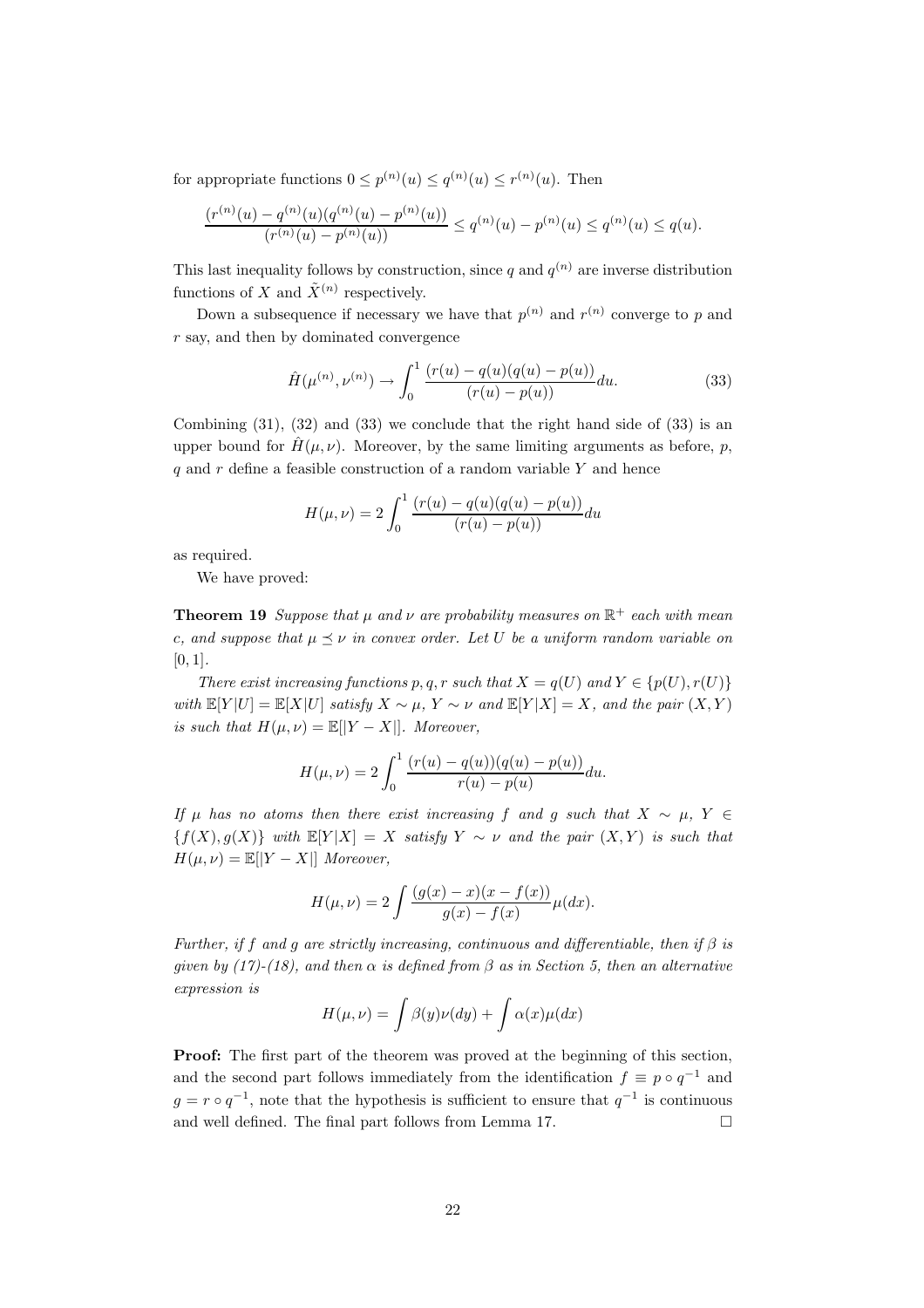### 9 Numerical examples

In this section we present results from two numerical examples. In the first case we consider a pair of (continuous) uniform random variables and in the second case we consider a pair of normal random variables. The first step in each case is to approximate the initial and target random variables with discrete random variables. The problem of determining the joint law which maximises the expected value of  $\mathbb{E}|Y - X|$  can then be reduced to a finite linear programme of the form (25)-(26). The results of these programmes are presented in Figures 4 and 5 in the form of the associated functions  $f$  and  $g$ . In particular, it is implicit in these figures that the linear programme has found a solution where either  $Y = f(X)$  or  $Y = g(X)$  for increasing functions  $f$  and  $g$  as required by the analysis of Section 4.



Figure 4: The functions  $y = f(x)$  and  $y = g(x)$  for a numerical example in which  $X \sim$  $U[-0.1, 0.1]$  and  $Y \sim U[-0.15, 0.15]$ . In fact both random variables are approximated by discrete uniform random variables on 40 and 200 points respectively. The linear programme finds an optimum which places mass at a 'cloud' of points on a grid; these points have been smoothed to improve the clarity of the figure.

# 10 Efficiency of the bound in the lognormal case

Suppose that X and Y have lognormal distributions. In particular suppose that  $\mu$ and  $\nu$  are the laws of

$$
ce^{\sigma\sqrt{T_1}G_1-\sigma^2T_1/2} \quad \text{and} \quad ce^{\sigma\sqrt{T_2}G_2-\sigma^2T_2/2}
$$

respectively, for a pair of standard Gaussian random variables  $G_1$  and  $G_2$ .

A candidate martingale model for which the prices satisfy  $F_{T_1} \sim \mu$  and  $F_{T_2} \sim \nu$ is the Black-Scholes model

$$
dF_t = \sigma F_t dB_t \qquad F_0 = c.
$$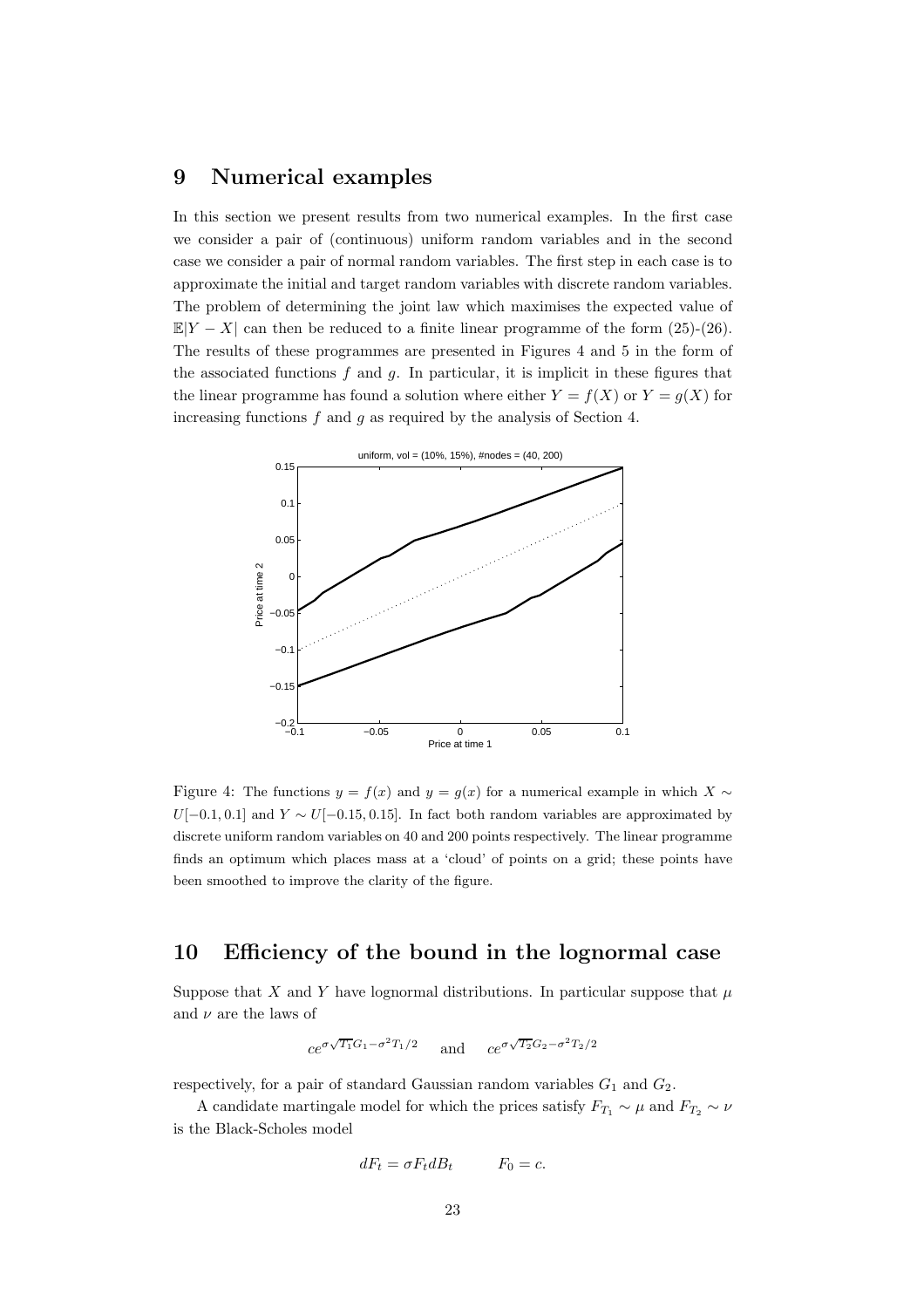

Figure 5: The functions  $y = f(x)$  and  $y = g(x)$  for a numerical example in which  $X \sim N(0, \sigma_X^2)$  and  $Y \sim N(0, \sigma_Y^2)$  where  $\sigma_X = 0.1$  and  $\sigma_Y = 0.15$ . Both random variables are approximated by discrete random variables such that  $X$  is approximated with a distribution consisting of 40 atoms, and Y is approximated by a random variable with 200 atoms.

Under that (complete market) model the price  $E \equiv E(V)$  for the forward start straddle is given by

$$
E(V) = \mathbb{E}[|F_{T_2} - F_{T_1}|] = \mathbb{E}[F_{T_1}]\mathbb{E}[|F_{T_2}/F_{T_1} - 1|]
$$
  
=  $c\mathbb{E}[|e^{\sigma\sqrt{T_2 - T_1}G - \sigma^2(T_2 - T_1)/2} - 1|]$   
=  $2c\mathbb{P}(-\sqrt{V}/2 \le G \le \sqrt{V}/2)$ 

where  $V = \sigma^2(T_2 - T_1)$  and G is standard Gaussian. When V is small this is approximately  $E(V) = c\sqrt{V}\sqrt{2/\pi}$ .

Now consider the upper bound on the price of the option across all models which are consistent with the marginal distributions and the martingale property. We are going to use the entropy criterion to give a bound on  $H(\mu, \nu)$ . Since the family of lognormal distributions is closed under multiplication, we might hope that the entropy bound is moderately tight. It can be shown that for lognormal distributions it always outperforms the bound based on quadratic functionals and the Cauchy-Schwarz inequality.

We have

$$
\mathbb{E}[Y \ln Y - X \ln X] = \frac{cV}{2};
$$

and then by Corollaries 15 and 16

$$
H(\mu, \nu) \le c\tilde{J}(V/2) \le c\sqrt{V}.
$$

If we compare (the bound on) the model-free upper bound with the Black-Scholes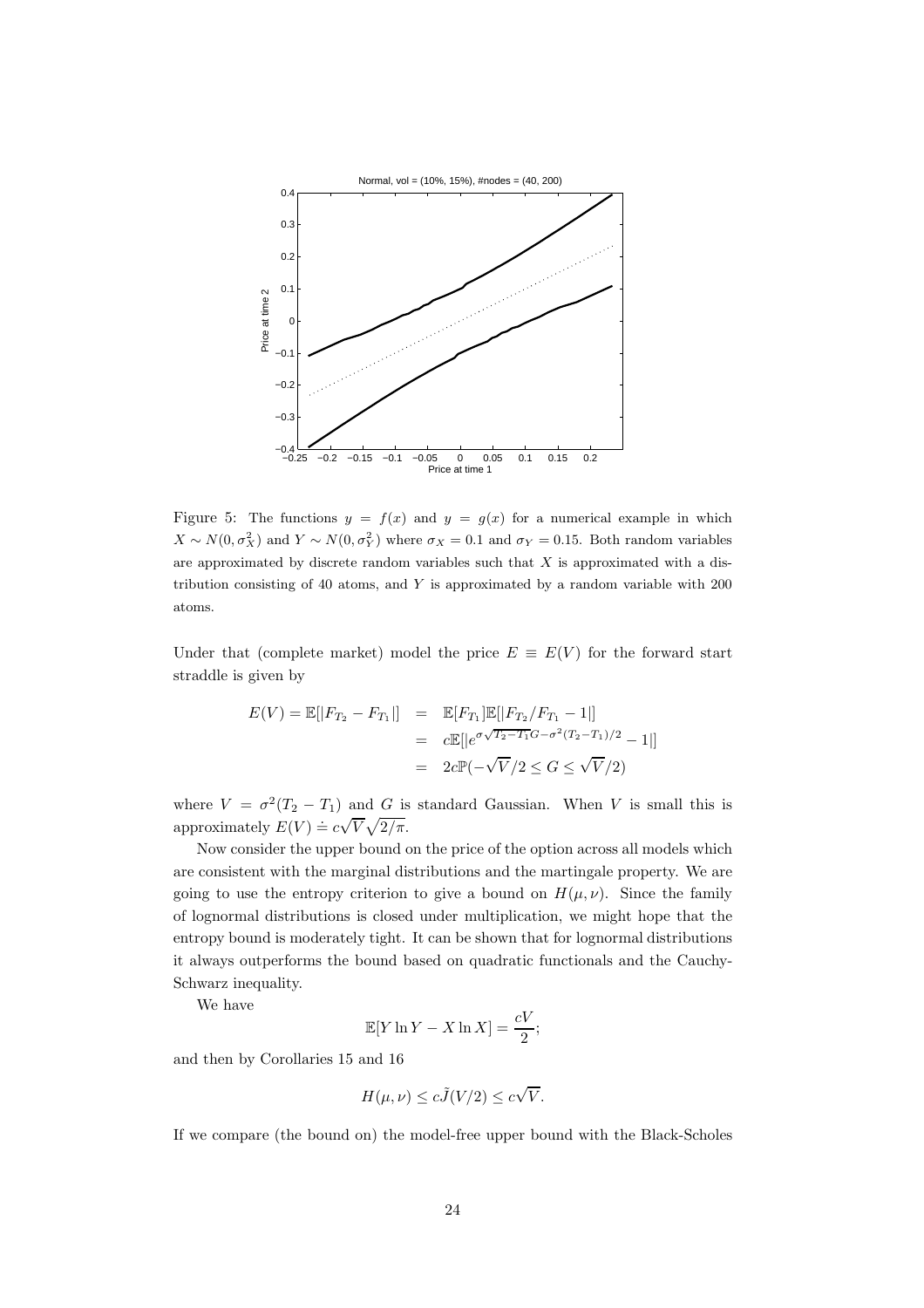model-based price we find that the ratio of the prices satisfies

$$
1 \leq \frac{H(\mu,\nu)}{E(V)} \leq \frac{\tilde{J}(V/2)}{4\Phi(\sqrt{V}/2)-2}.
$$

The model-based price, the entropy-based upper bound and the ratio of these quantities are plotted in Figure 6. Note that the smallest upper bound  $H$  is a function of  $\sigma^2 T_1$  and  $V \equiv \sigma^2 (T_2 - T_1)$  whereas both the Black-Scholes model-based price and the entropy-based bound depend on V alone.



Figure 6: A plot of  $E(V)$  (the Black-Scholes model-based price, dashed line) and  $\tilde{J}(V/2)$ the entropy-based bound (solid line), scaled such that  $c = 1$ . The ratio between these prices is also shown; for small V the limit ratio is  $\sqrt{\pi/2}$ , for large V the limit is 1. We have  $0 \leq E(V) \leq H(\mu, \nu) \leq \tilde{J}(V/2) \leq 2 \wedge \sqrt{V}$ . It should be noted that most plausible parameter combinations are represented by low values of  $V$ , so the left-hand side of this figure is the most relevant.

Consider two agents (of different sexes) who wish to price a forward start straddle and who are in a market with vanilla call and put prices which are consistent with lognormal distributions for the asset price. The first agent assumes that prices follow a Black-Scholes model and charges  $E(V)$ . If he delta-hedges the straddle, and if the price realisation is consistent with the constant volatility model then he will hedge perfectly. The second agent makes no modelling assumptions. She charges a higher price for the straddle (but at worst 30% higher, and typically less) and uses the premium to purchase a portfolio of puts and calls and at  $T_1$  makes an investment in the forward market. Under optimal portfolio choice, then whatever the realisation of the price process she will super-replicate.

The second agent charges more for the option, but not much more. Her hedging strategy is also much simpler (it is semi-static, which may be a significant advantage in a environment with transaction costs) and, most importantly, it is robust to model misspecification, and deviations from a Black-Scholes world.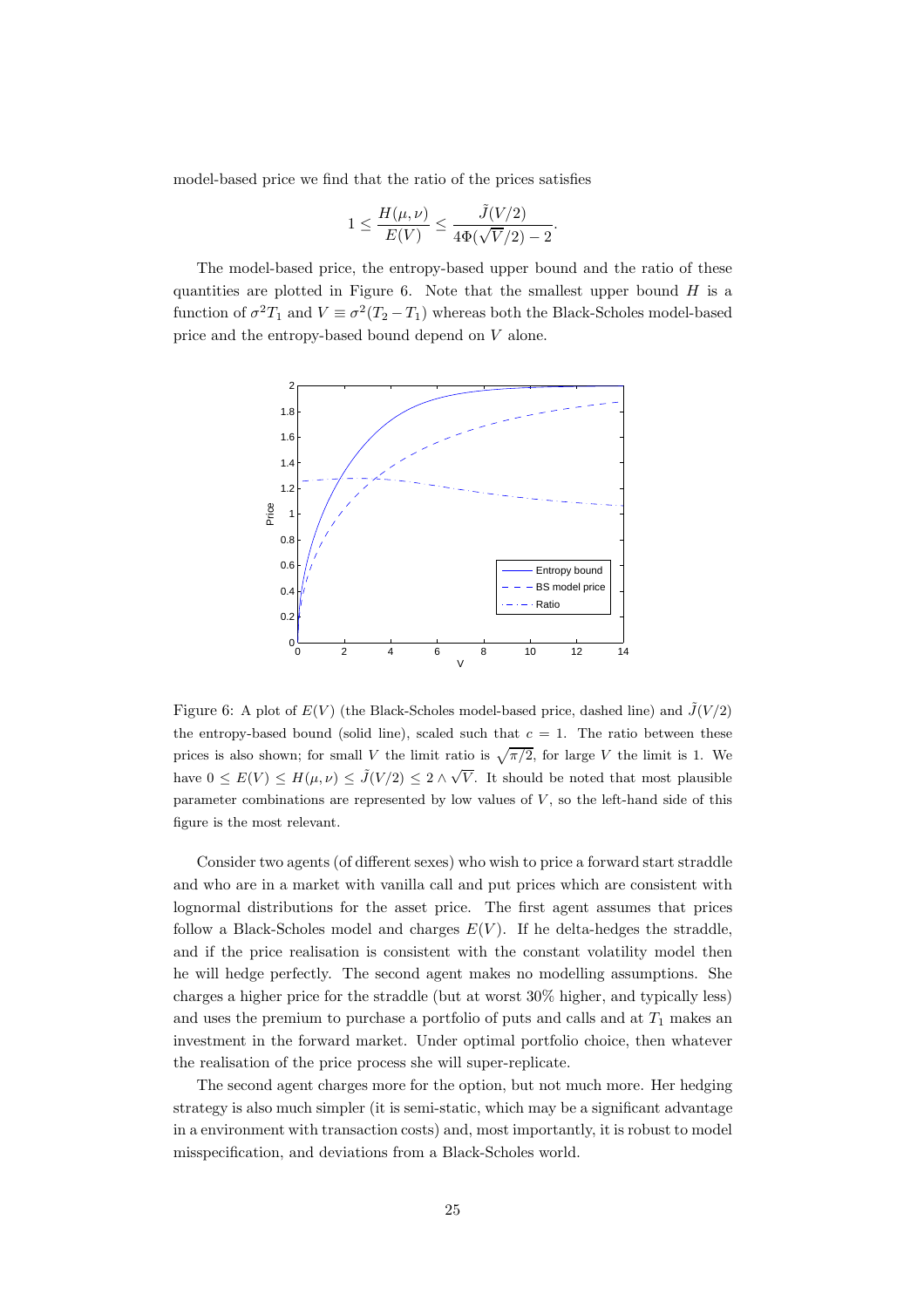### References

- [1] J. Azéma and M. Yor. Une solution simple au problème de Skorokhod. In Séminaire de Probabilités, XIII (Univ. Strasbourg, Strasbourg, 1977/78), pages 90–115. Springer, Berlin, 1979.
- [2] P. Billingsley. Probability and Measure. Wiley, New York, second edition, 1986.
- [3] D.T. Breeden and R.H. Litzenberger. Prices of state-contingent claims implicit in option prices. The Journal of Business, 51(4):621–651, 1978.
- [4] H. Brown, D. Hobson, and L. C. G. Rogers. Robust hedging of barrier options. Math. Finance, 11(3):285–314, 2001.
- [5] R.V. Chacon. Potential processes. Trans. Amer. Math. Soc, 226:39–58, 1977.
- [6] A.M.G. Cox and J. Oblój. Model free pricing and hedging of double barrier options. 2008.
- [7] M.H.A. Davis and D.G. Hobson. The range of traded options prices. Mathematical Finance, 17(1):1–14, 2007.
- [8] H. Föllmer and A. Schied. Stochastic Finance; An Introduction In Discrete Time. de Gruyter, 2004.
- [9] D. Gale, H.W. Kuhn, and A.W. Tucker. Linear programming and the theory of games. In T.C. Koopmans, editor, Activity Analysis of Production and Allocation, pages 317–329. Wiley, New York, 1995.
- [10] D. G. Hobson. The Skorokhod Embedding Problem and model-independent prices for options. 2009.
- [11] D.G. Hobson. Robust hedging of the lookback option. Finance and Stochastics, 2:329–347, 1998.
- [12] D.G. Hobson and J.L. Pedersen. The minimum maximum of a continuous martingale with given initial and terminal laws. Annals of Probability, 30:978– 999, 2002.
- [13] S. D. Jacka. Optimal stopping and best constants for Doob-like inequalities. I. The case  $p = 1$ . Ann. Probab., 19(4):1798-1821, 1991.
- [14] J. Obłój. The Skorokhod embedding problem and its offspring. *Probability* Surveys, 1:321–392, 2004.
- [15] E. Perkins. The Cereteli-Davis solution to the  $H^1$ -embedding problem and an optimal embedding in Brownian motion. In Seminar on stochastic processes, 1985 (Gainesville, Fla., 1985), pages 172–223. Birkhäuser Boston, Boston, MA, 1986.
- [16] D. H. Root. The existence of certain stopping times on Brownian motion. Ann. Math. Statist., 40:715–718, 1969.